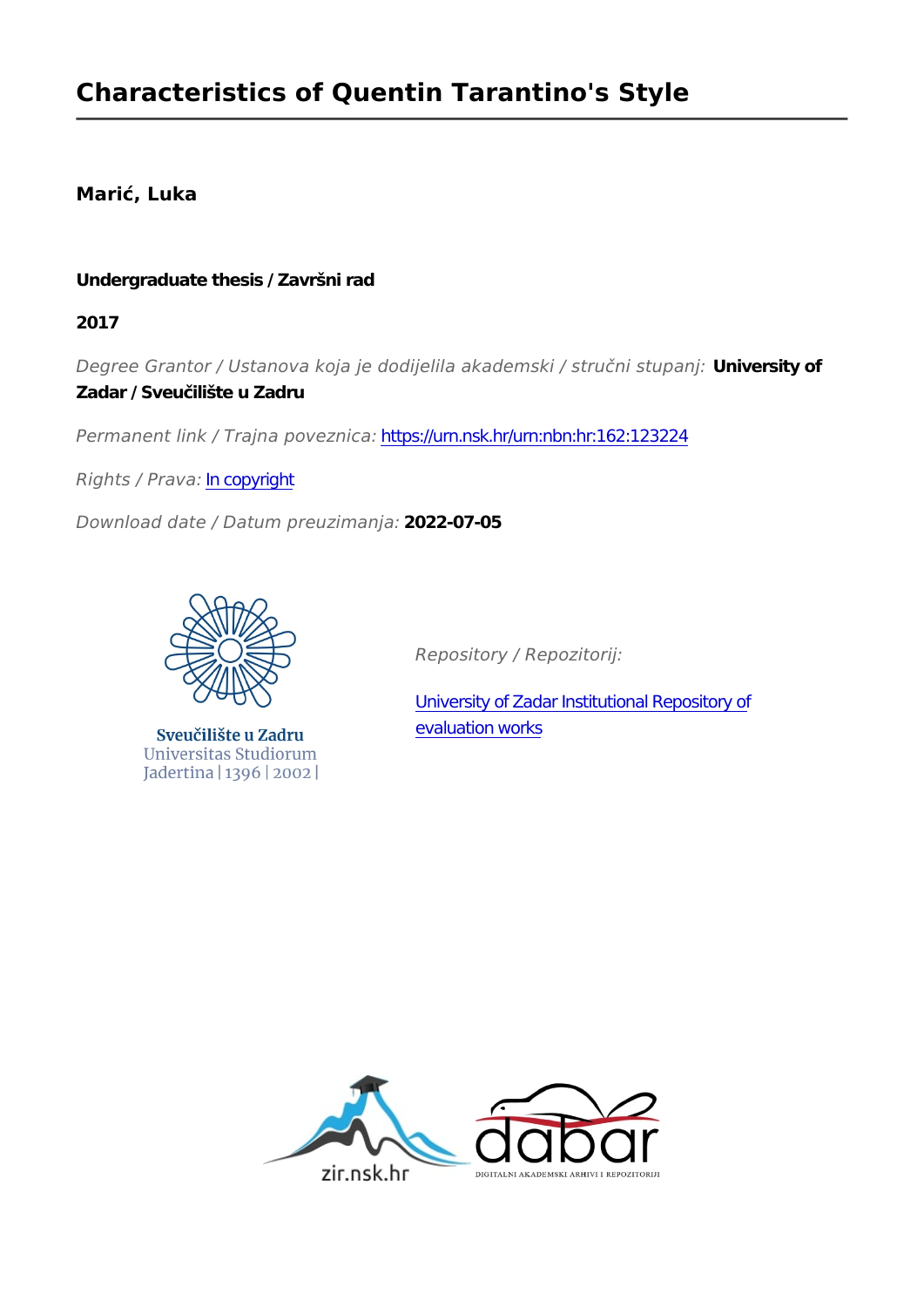# Sveučilište u Zadru

# Odjel za anglistiku

Preddiplomski sveučilišni studij engleskog jezika i književnosti (dvopredmetni)



Zadar, 2017.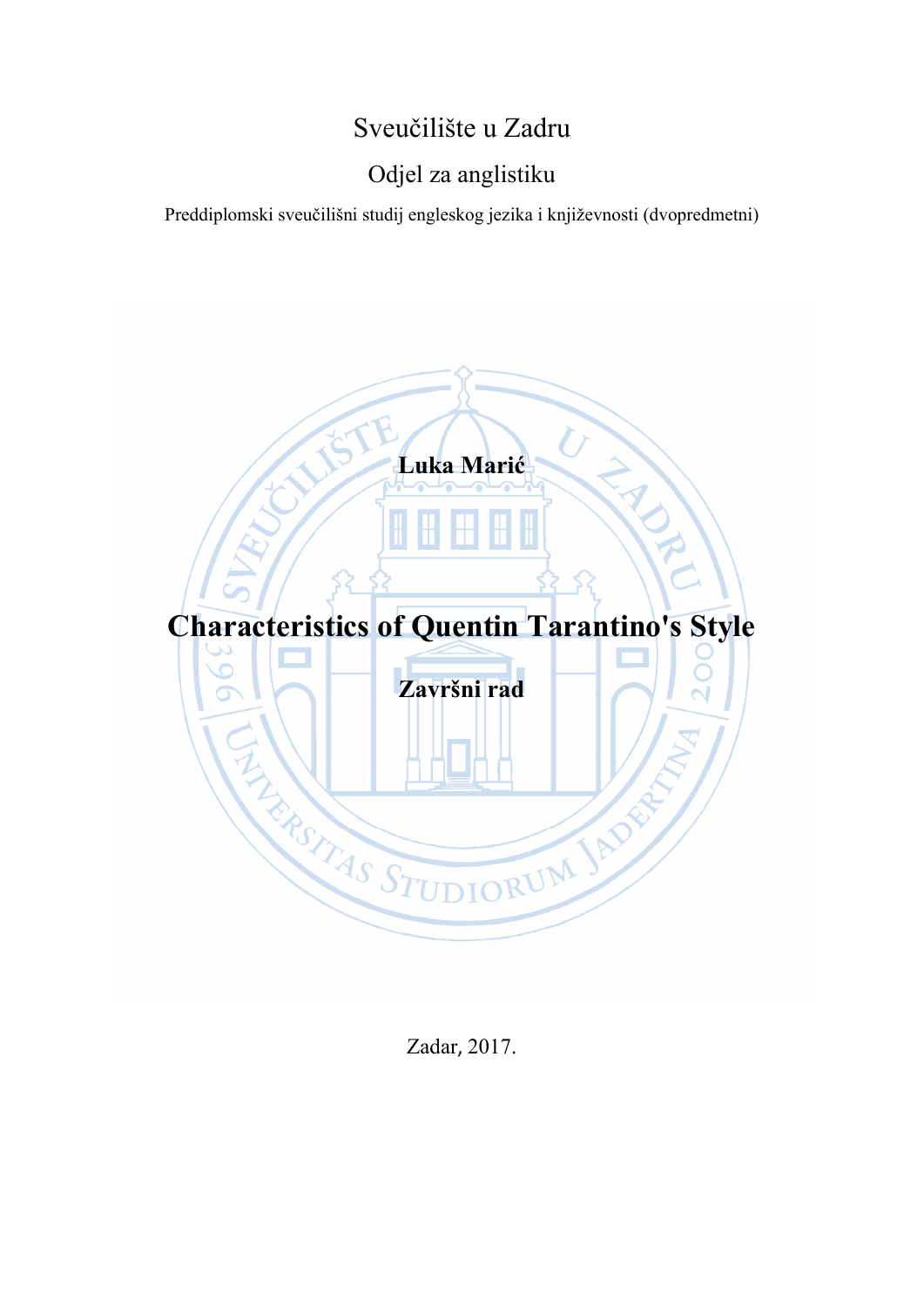# Sveučilište u Zadru

# Odjel za anglistiku

Preddiplomski sveučilišni studij engleskog jezika i književnosti (dvopredmetni)

# Characteristics of Quentin Tarantino's Style

Završni rad

Student/ica: Luka Marić

Mentor/ica: Doc. dr.sc. Rajko Petković

Zadar, 2017.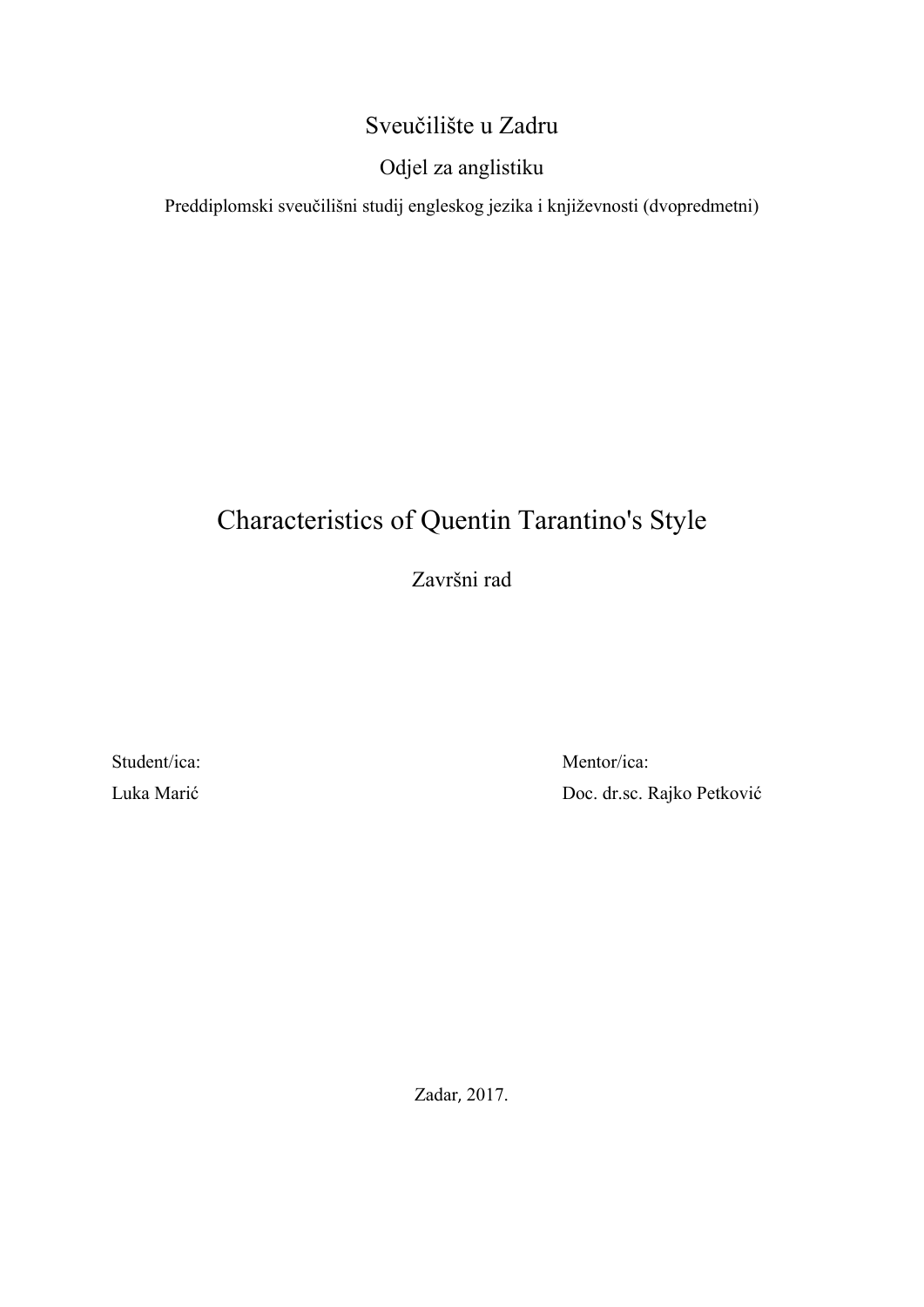

# **Izjava o akademskoj čestitosti**

Ja,**Luka Marić,** ovime izjavljujem da je moj **završni** rad pod naslovom **Characteristics of Quentin Tarantino's Style** rezultat mojega vlastitog rada, da se temelji na mojim istraživanjima te da se oslanja na izvore i radove navedene u bilješkama i popisu literature. Ni jedan dio mojega rada nije napisan na nedopušten način, odnosno nije prepisan iz necitiranih radova i ne krši bilo čija autorska prava.

Izjavljujem da ni jedan dio ovoga rada nije iskorišten u kojem drugom radu pri bilo kojoj drugoj visokoškolskoj, znanstvenoj, obrazovnoj ili inoj ustanovi.

Sadržaj mojega rada u potpunosti odgovara sadržaju obranjenoga i nakon obrane uređenoga rada.

Zadar, 15. prosinca 2017.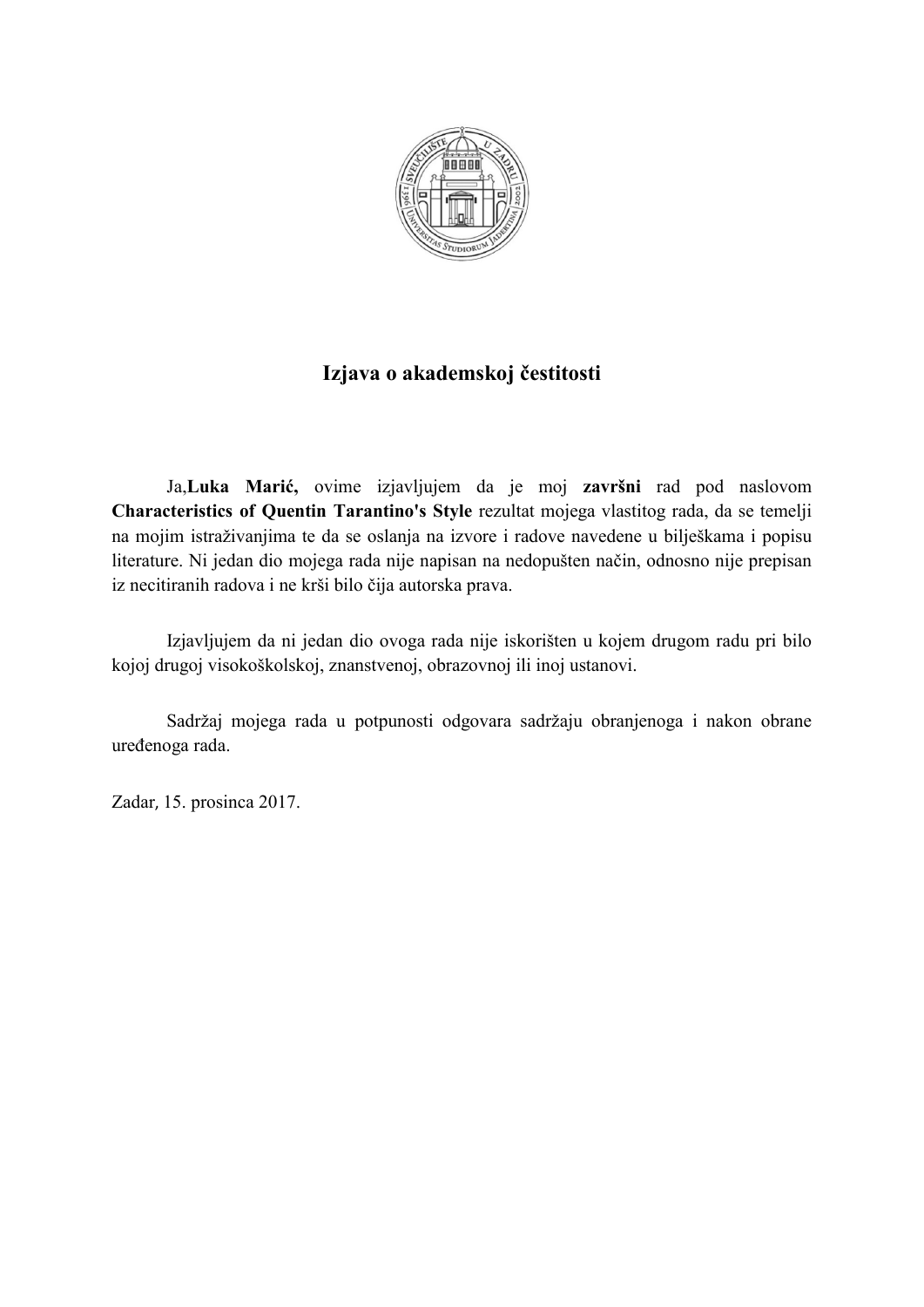## **Table of Contents**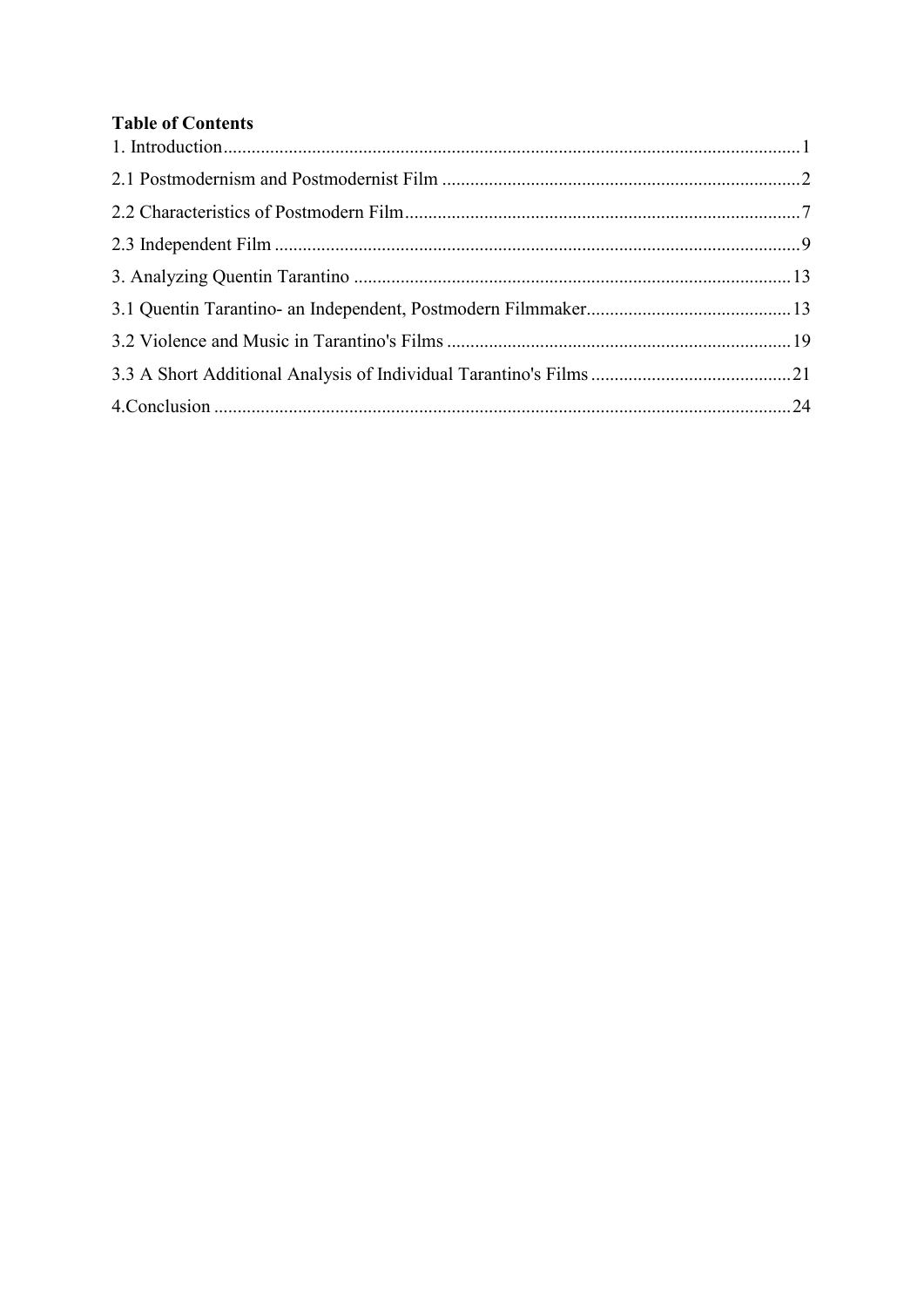#### **Characteristics of Quentin Tarantino's Style**

#### **1. Introduction**

 This paper will deal with the director Quentin Tarantino, who emerged in the 1990s and became very popular after two very successful films. In order to better understand Tarantino, we must first analyze where he comes from, what are the characteristics of the period when he started creating, what influenced him and what style does he belong to. In order to do these things, we must first analyze postmodern film (we can see many elements of postmodernism in all films made by Tarantino) and independent film, because independent directors had more freedom to do what they wanted to do with their films, and we must see how this affected Tarantino's films. In the first three chapters the characteristics of postmodern art and postmodernism in general will be discussed in detail, and a brief overview of the Hollywood system will be given in order to understand why independent directors are so important. In the fourth chapter, we will see how Tarantino is connected to both postmodernism and independent filmmaking, and discuss how they both affected his films. In the fifth chapter Tarantino's use of violence and music in his films will be discussed. An additional analysis of some of his films will be done at the end.

 To end this introduction, let us see first who even is Quentin Tarantino by taking a look at his biography. Tarantino's place of birth is Knoxville in Tennessee. He lived there for the first four years of his life. His father worked as an actor and a musician, and his mother as a nurse. When he was four years old, he and his mother moved to California. According to Wensley Clarkson's book *Quentin Tarantino: Shooting From The Hip*, it was his mother who influenced his love for cinema, comic books and pulp literature. After leaving school he got a job in a video store and was impressed by films so much that he started watching as many of them as he could, disregarding their fame or quality. Working at a video store was like a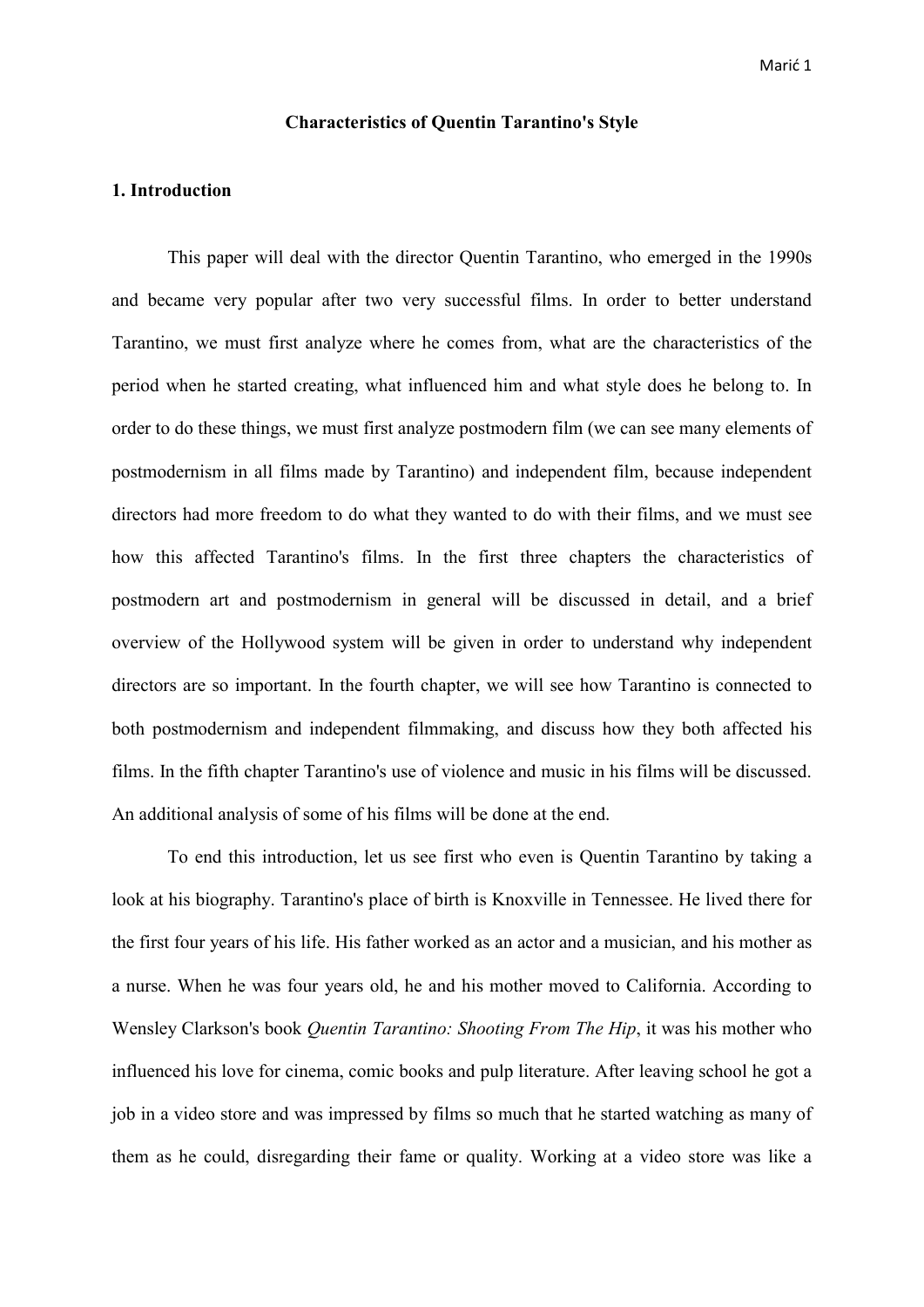dream come true for him. His fame as a director is akin to that of a rock star, at least that's how the youth viewed him after his first success (Clarkson, 1997).

 Tarantino's first notable film is *Reservoir Dogs (1992)*. The film was a big success and brought great fame to Tarantino. His next film, which made him the famous director that he is today, is *Pulp Fiction (1994).* In 1995, the film was nominated for the Best Picture, Best Director and Best Original Screenplay at the 1995 Academy Awards. Out of the three, he won the award for best original screenplay. Shortly after the success of *Pulp Fiction (1994)*, he worked on two more films: *Four Rooms (1995)* and *From Dusk Till Dawn (1996),* both of which did reasonably well. In the two decades that followed, Tarantino has worked on many films, most of which enjoyed both financial and critical success. Those include *Jackie Brown (1997), Kill Bill: Vol. 1 (2003), Kill Bill: Vol. 2 (2004), Inglorious Basterds (2009), Django Unchained (2012)* and the most recent *The Hateful Eight (2015).<sup>1</sup>*

#### **2.1 Postmodernism and Postmodernist Film**

**.** 

 Tarantino and his movies can be classified as postmodernist films, because they reflect postmodern ideas, and postmodernism is an era and a movement which moves away from modernism. So in order to better understand his movies, where they draw inspiration from, and most importantly to understand his style, first we must analyze postmodernism and postmodernist film. Modernism is a philosophical movement, which also caused cultural trends and changes, and it is a result of the changes that started happening during the late 19th century, mainly industrialization. Modernism includes the creations of those who felt that traditional forms of art and ways of thinking were no longer fit for the "new" world that they were living in, a world changed by the industrial growth in the western society. From the

<sup>&</sup>lt;sup>1</sup> In addition to Clarkson's book, most of the information about Quentin Tarantino's biography was found on the website Internet Movie Database http://www.imdb.com/name/nm0000233/?ref =nv\_sr\_2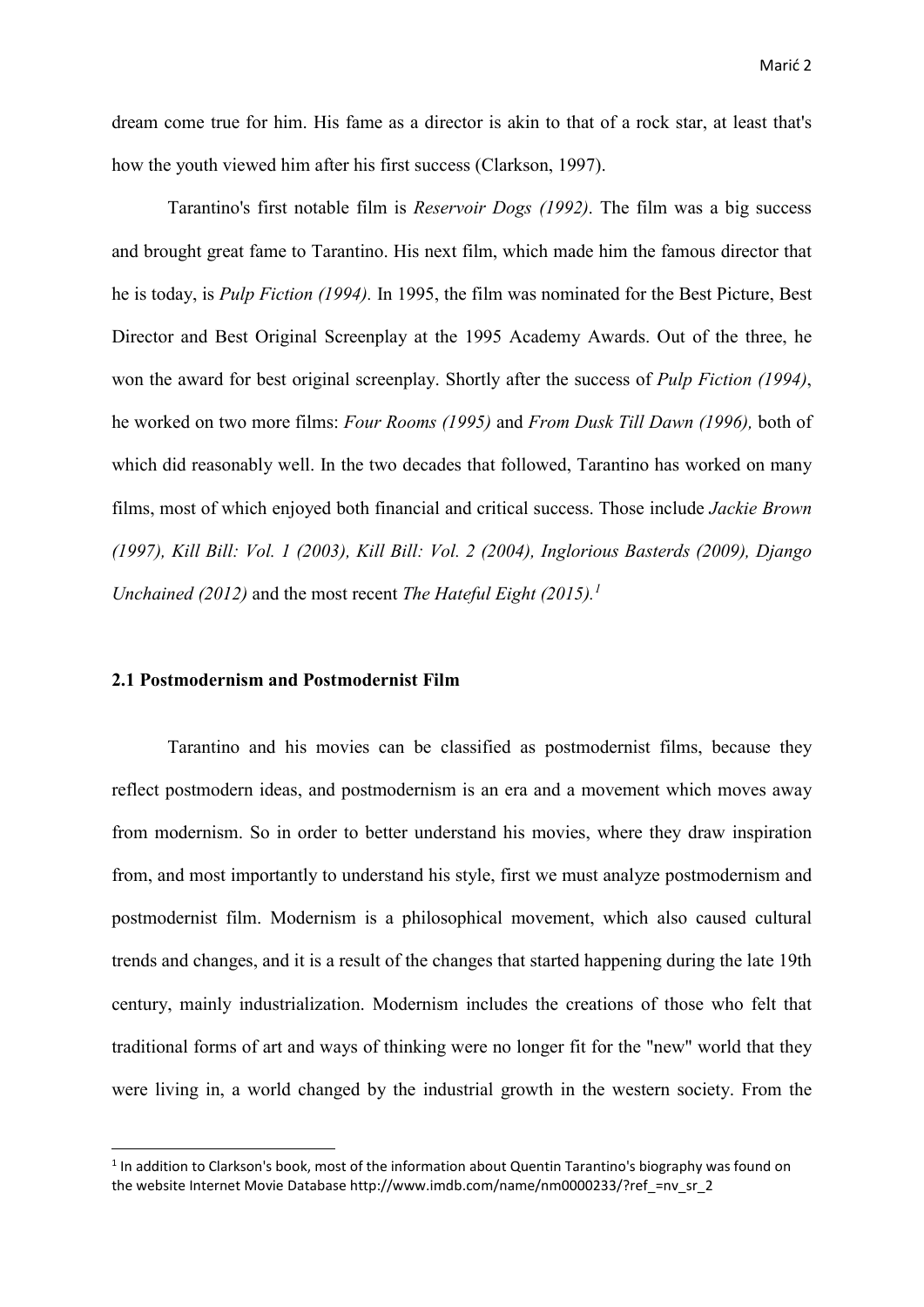Oxford dictionary, modernism is "modern character of quality of thought, expression, or technique; a style or movement in the arts that aims to break with classical and traditional forms; a movement toward modifying traditional beliefs in accordance with modern ideas(...)".

 Postmodernism is the "late-20th-century style and concept in the arts, architecture, and criticism that represents a departure from modernism and has at its heart a general distrust of grand theories and ideologies as well as a problematical relationship with any notion of "art.". Typical features include a deliberate mixing of different artistic styles and media, the self conscious use of earlier styles and conventions, and often the incorporation of images relating to the consumerism and mass communication of late-20th-century post industrial society." (Oxford dictionary)

 This dictionary definition gives us a good general idea of what postmodernism is. Parts that are important for this paper are "a general distrust of grand theories and ideologies as well as a problematical relationship with any notion of art" and "mixing of different styles and media and the conscious use of earlier styles and conventions". More on these things will be said later.

 Postmodernism is a movement that goes against the ideas of modernism, and many of its "doctrines (...) can fairly be described as the straightforward denial of general philosophical viewpoints that were taken for granted during the period of 18th-century Enlightment" (Duignan, 2014). Let us now take a look at some of the basic ideas of modern philosophy and describe how postmodernism criticizes them. While Modernism believes that there is an objective natural reality, as well as an objective truth, postmodernists (according to Duignan, 2014) consider reality to be just a conceptual construct, and that truth doesn't exist.

 "Through the use of reason and logic, and with the more specialized tools provided by science and technology, human beings are likely to change themselves and their societies for the better. It is reasonable to expect that future societies will be more humane, more just, more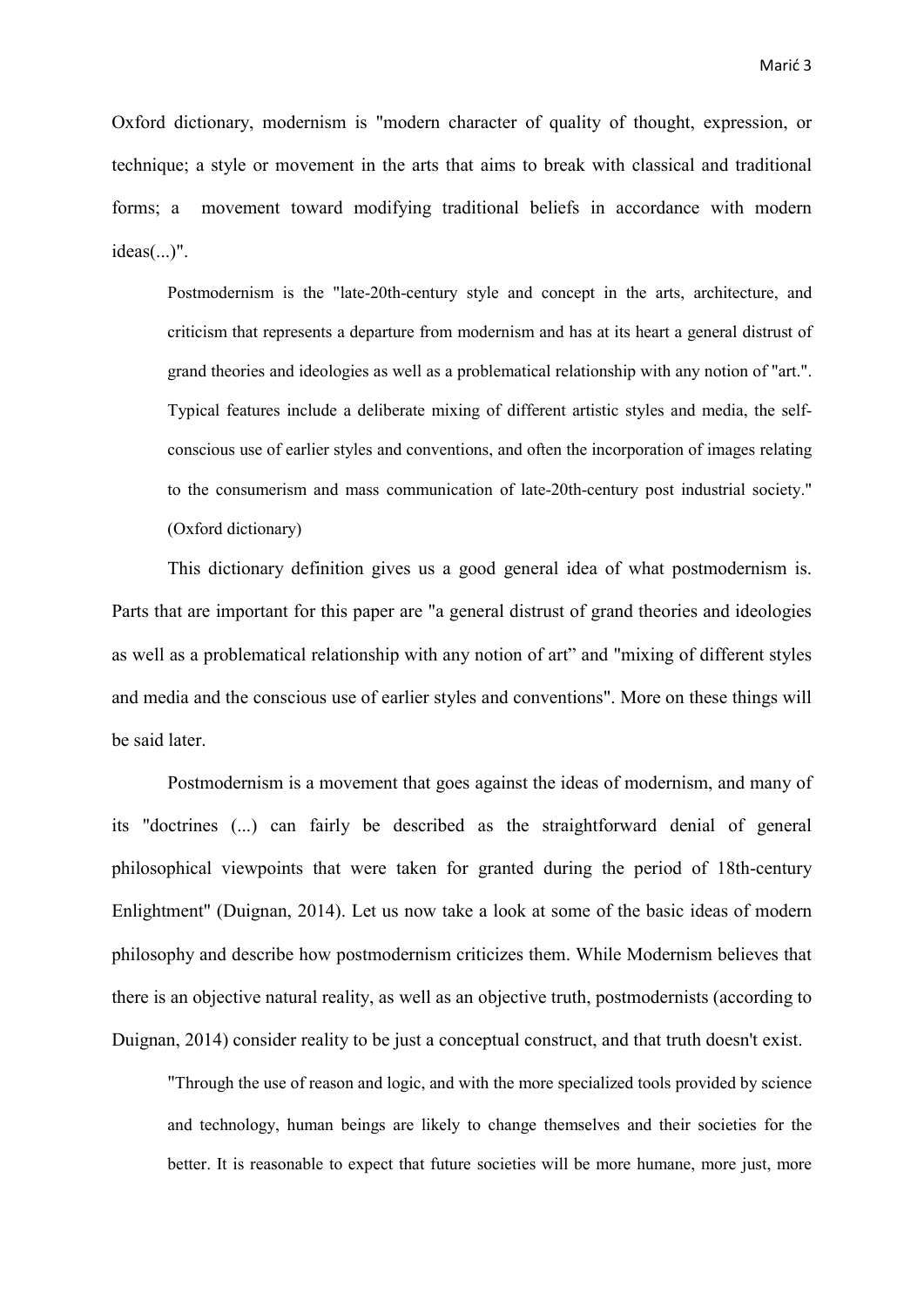enlightened, and more prosperous than they are now. Postmodernists deny this Enlightenment faith in science and technology as instruments of human progress. Indeed, many postmodernists hold that the misguided (or unguided) pursuit of scientific and technological knowledge led to the development of technologies for killing on a massive scale in World War II. Some go so far as to say that science and technology—and even reason and logic are inherently destructive and oppressive, because they have been used by evil people, especially during the 20th century, to destroy and oppress others". (Duignan,  $2014$ )<sup>2</sup>

 According to the same article as the quote above, postmodernism considers reason and logic, much like reality, to also be conceptual constructs, which are "valid only within established intellectual traditions in which they are used" (Duignan, 2014). According to Duignan (2014), human nature does not exist. Everything about humans, including our psychology, is socially constructed, says Duignan (2014). As far as scientific theory is concerned, postmodernists say that it is impossible to create "general theories", that a theory cannot be used to explain the world (Duignan, 2014). They claim that the Enlightment brought about an unhealthy tendency to totalize systems of thought, or create "metanaratives".

 "Modernism utilized a foundational theory of knowledge which begins with knowable ultimate Truth. From this perspective, all knowledge is built from that which can be certainly known. The well-known example of Descartes demonstrates the epistemology and methodology of this perspective. Descartes began questioning everything he could question and came to the conclusion that he could not question that he was thinking, which means he exists (i.e., "I think therefore I am"). This statement, often cited as the beginning of modernism, asserts that all knowledge must be built from this basic foundation of knowledge. Descartes began with rationalism, but his theory evolved into a more scientific approach which combined rationalism and a form of empiricism (i.e., knowing through the senses).

**.** 

<sup>2</sup> The quote is from an article found on Encyclopaedia Britannica titled *Postmodernism,* written by Brian Duignan.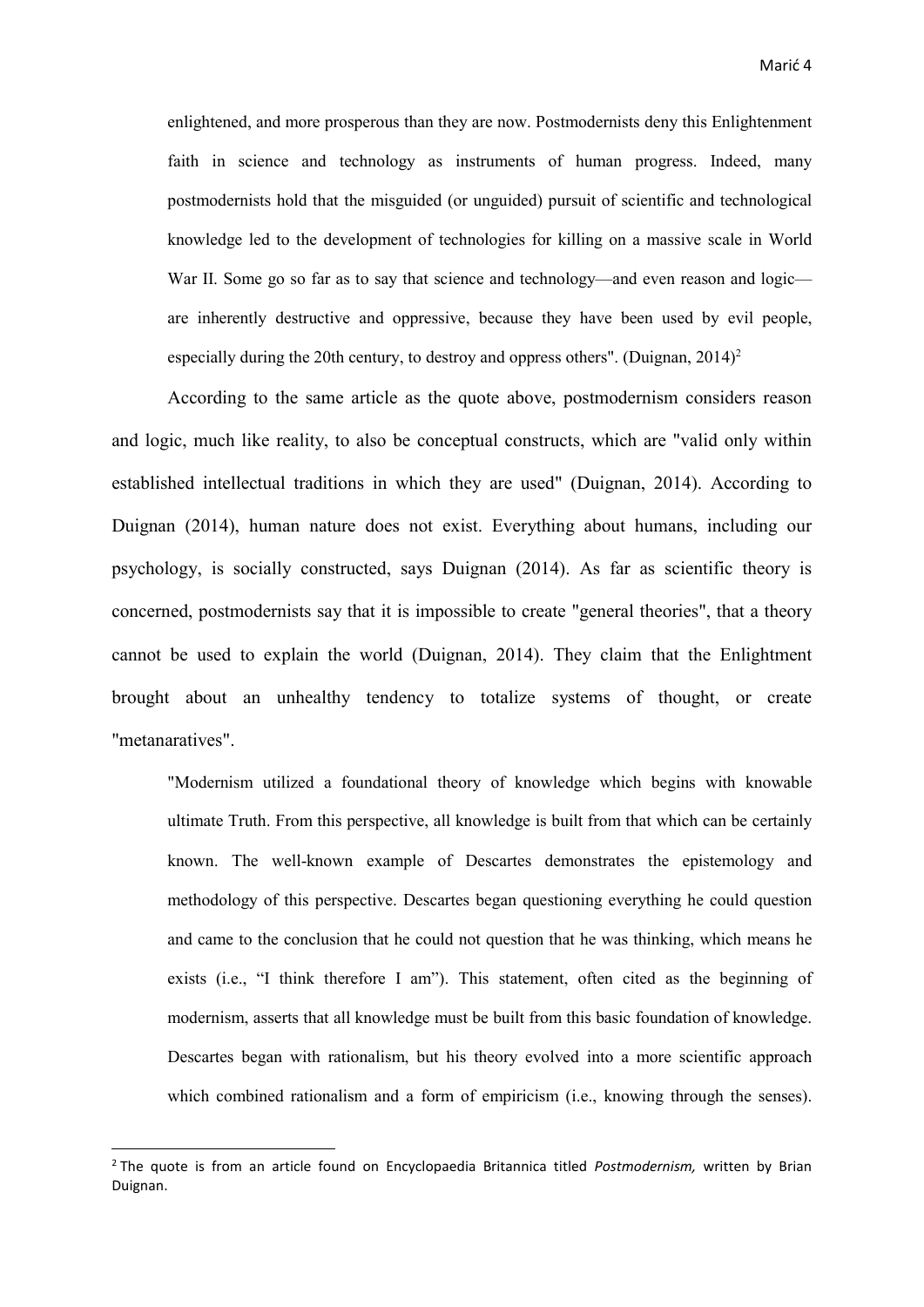These two ways of knowing were the privileged epistemologies of the modernist period. The primary methodologies of logic (a rationalistic method) and science (application of reason to empiricism) were elucidated from these ways of knowing." (Hoffman et al., 2008:8)

From this quote we can see that the basis for modernism is logic and rationalism, as well as empiricism. There is an "ultimate Truth" and it is something that can be reached with knowledge, in other words we can know it.

 Postmodernism criticizes the epistemologies and methodologies of modernism, and it even started creating an alternative to the epistemologies and methodologies of modernism, claims Hoffman (2008). He says that, regardless of whether the absolute truth exists or not, "there should be multiple epistemologies and methodologies" (Hoffman et. al., 2008:8). In other words, there are multiple ways of knowing, and none of them are superior to others.

 "Quine and Ullian (1978) developed a web theory providing the basis for a postmodern theory of knowledge.(...) Quine and Ullian's theory conceptualized knowledge as being similar to a large web of knowledge. Each point of connection represents a piece of knowledge, which is not an ultimate truth, but rather the current understanding which is subject to reformulation. Knowledge, like a spider web, is interconnected and most dependent on the connection points closest to it. If any connection point is changed, it impacts all the other points in the web. The closest points are impacted more than the distal points. In this view, points of knowledge should continually be re-examined and reconsidered." (Hoffman et al., 2008:8)

 However, Hoffman (2008) says that this theory does not view "all ways of knowing as equal" (which is the most common criticism against this theory). Postmodernism is pluralistic and accepts "many different viewpoints and approaches"(Hoffman et. al., 2008:9), but it does not actually claim that they are all equal.

 There is also an alternative opinion offered by Stephen Hicks (and others), who claims that postmodernism and modernism do not differ significantly. Hicks (2004) says that postmodernism never challenged the framework that modernism adopted at the end of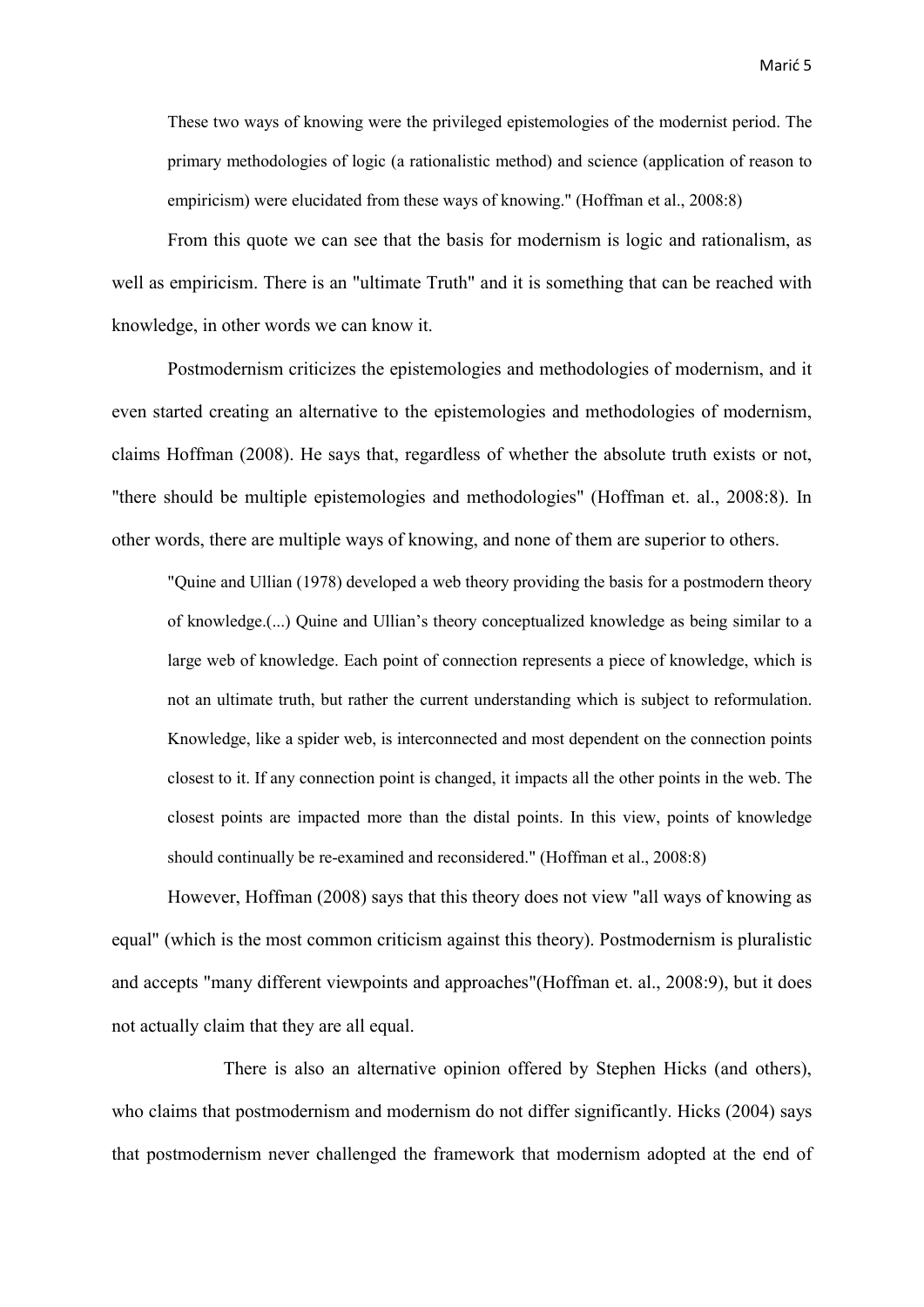the nineteenth century, and there is more continuity than discontinuity between the two. Both postmodernism and modernism are rooted in a broader cultural framework which was relevant in the late nineteenth century.<sup>3</sup>

 To summarize the basic idea of this chapter is: Postmodern art, and therefore postmodern film, is art that reflects the ideas of postmodernism. Basically, what it means is that modernism is a way of thinking, a doctrine that says that there is a proper or "normal" way of doing things. There is one reality, there is a truth and there is a lie, there are such things as human nature, there is a proper way humans should behave and think; logic and reason is "normal", illogical things are "bad". On the other hand, postmodernism says the exact opposite. There is no single way that things need to be in order to be "normal", there is no universal truth, there is no objective reality, those things are constructed by the dominant narrative, what is normal in one field does not necessarily need to be normal in another. For example, what is normal in one country or part of the world is not necessarily normal or acceptable in another. This basic principle of modernism and postmodernism works the same way for art. In the period of modernism, there was a proper way of "doing" art. There was a piece of art that was considered normal, beautiful, and all art followed that general principle. For example, in a story based art (like film), the perfection that modernism strives for is accomplished in the structure of the narrative. The movie takes itself seriously and says what it wants to say, but makes no attempt to achieve anything beyond that. It also follows (in most cases) the proper way of making a narrative, which also means that the narrative is structured in a way that assumes that a proper narrative does indeed exist.

 On the other hand, postmodern art breaks these rules. Postmodern film wants to tell a story in a way that changes the meaning of storytelling. There is no proper way of doing a narrative. And postmodern movies also try to make their audience aware of the fact that other

1

<sup>3</sup> For more on this, see Stephen Hicks: *Why Art Became Ugly.*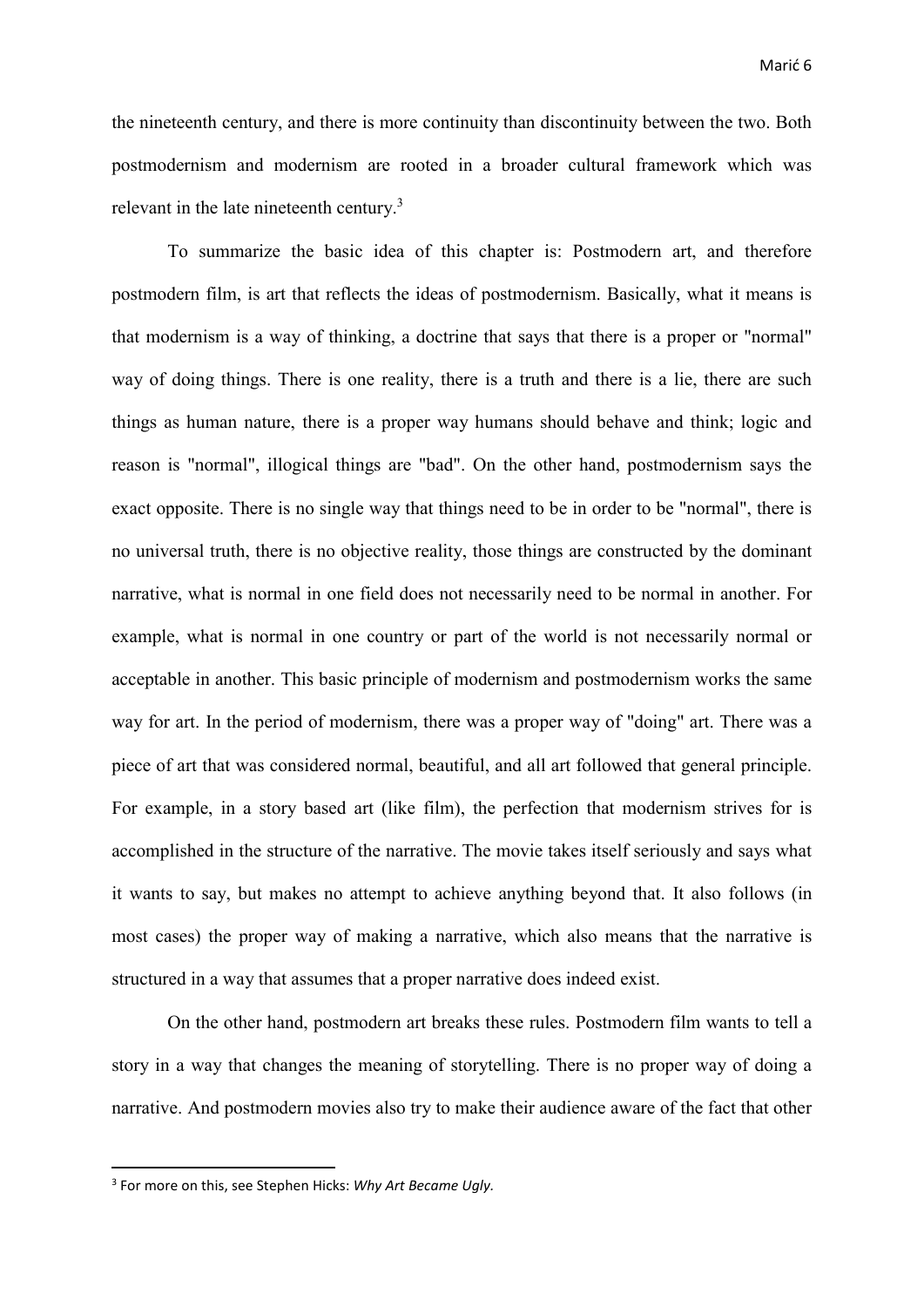movies are encoded with meaning that wants to control the thinking of the viewer in a way that it tells him what is normal and good. This can be seen rather well in Tarantino's *Pulp Fiction*, where he breaks the usual narrative, first by following the story of multiple very different characters and connecting them all in the end, as well as by telling a story in a non chronological order.

#### **2.2 Characteristics of Postmodern Film**

**.** 

 Intertextuality is one of the characteristics of postmodern film, which is the acknowledgement of previous works. Postmodern films often reference other works, both acknowledging their existence (and the fact that what we are building today is based upon the things from the past), as well as to test and complement their knowledge of other works.<sup>4</sup> The first example that comes to mind is the animated TV show *South Park*, where nearly every episode references other works, as well as real life events from contemporary society. Not only does a person miss the point of the episode if they don't know what the episode references, but he or she will probably not even understand it at all. The said TV show also references events and other works in order to mock them, and often these are things that a person would not usually find funny, which is another characteristic of postmodern filmsplayfulness, irony and black humor. Depicting serious matters in a non serious way, but in a humorous way instead is something that characterizes most postmodern author.<sup>5</sup> As mentioned before in the description of the difference between postmodern and modern, modern films take themselves seriously, try to hide the fact that they are works of fiction. On the other hand postmodern films play with the narrative, they don't try to hide the fact that it is a work of fiction, in fact they encourage the viewers not to take them too seriously, they are

<sup>4</sup> Information found on a blog on the website *Postmodern Media* http://postmodernmedia1.blogspot.hr/2012/ 03/identifying-postmodern-films.html.

<sup>5</sup> According to a list found on http://postmodernblog.tumblr.com/post/106532710/a-list-of-postmoderncharacteristics.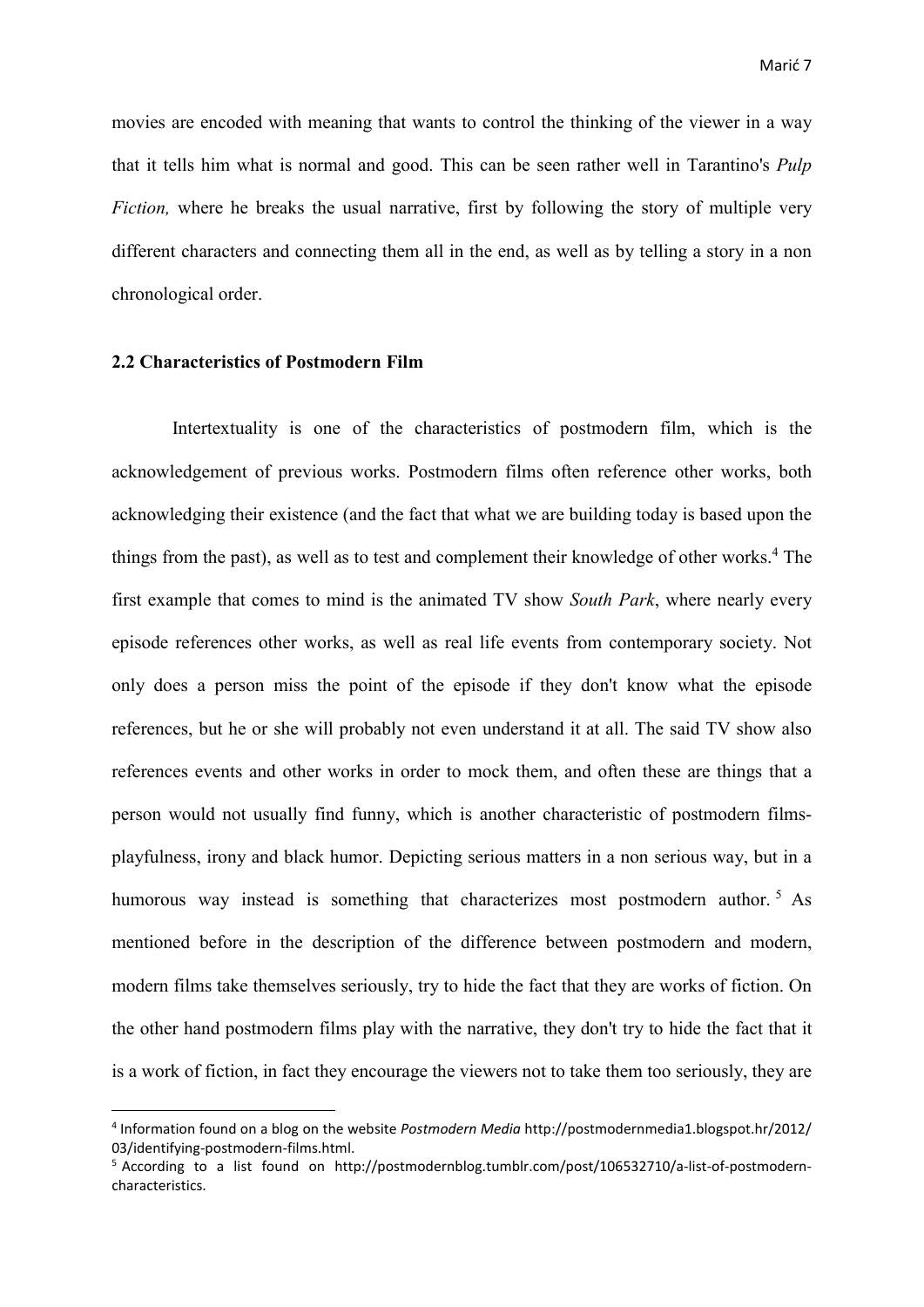watching a movie after all. An example of the fact that they don't hide the fact that they are a work of fiction that comes to mind is the animated sequence from Tarantino's *Kill Bill Vol. 1*, where he shows the history of the character O-Ren Ishii. This is a good example because an animated sequence automatically removes the illusion that what we are watching is in fact real.

 Another common feature of postmodern films is pastiche. "Pastiche is an artistic work in a style that imitates that of another work, artist, or period".<sup>6</sup> They imitate previous works and past styles, as well as mix them together to create something new (mixing of various film genres is common). Taking things from other films from the past is something that is common in postmodern films<sup>7</sup>, and Tarantino sometimes recreates entire scenes from other movies in his own.

 Mixing high and low culture is another prevalent feature of postmodern film. This allows both the viewers from high and the low to enjoy the film (for example those from low culture will not understand the references in the movie as they haven't seen the movies that it refers to, or they don't know the thing it refers to in general, but they can appreciate this and the movie is still enjoyable for them. On the other hand those from high culture will know the references and they will appreciate the film even more). (postmodern media) Mixing of high and low art is when an "(...)author combines, for example, visual arts, literature, or highly appreciated films (so called *high art*) with popular culture such as posters, television or video games (so called *low art*) creating a unique combination of constructs(...)" (Tahija, 2015:8).

 Martin Irvine points out a characteristic of postmodern style which is very important for the topic of this paper. He describes postmodern style as a nostalgic, retro style which

**.** 

<sup>6</sup> Found in Oxford Dictionary http://www.oxforddictionaries.com/.

<sup>7</sup> According to *Postmodern Media* http://postmodernmedia1.blogspot.hr/2012/ 03/identifying-postmodernfilms.html.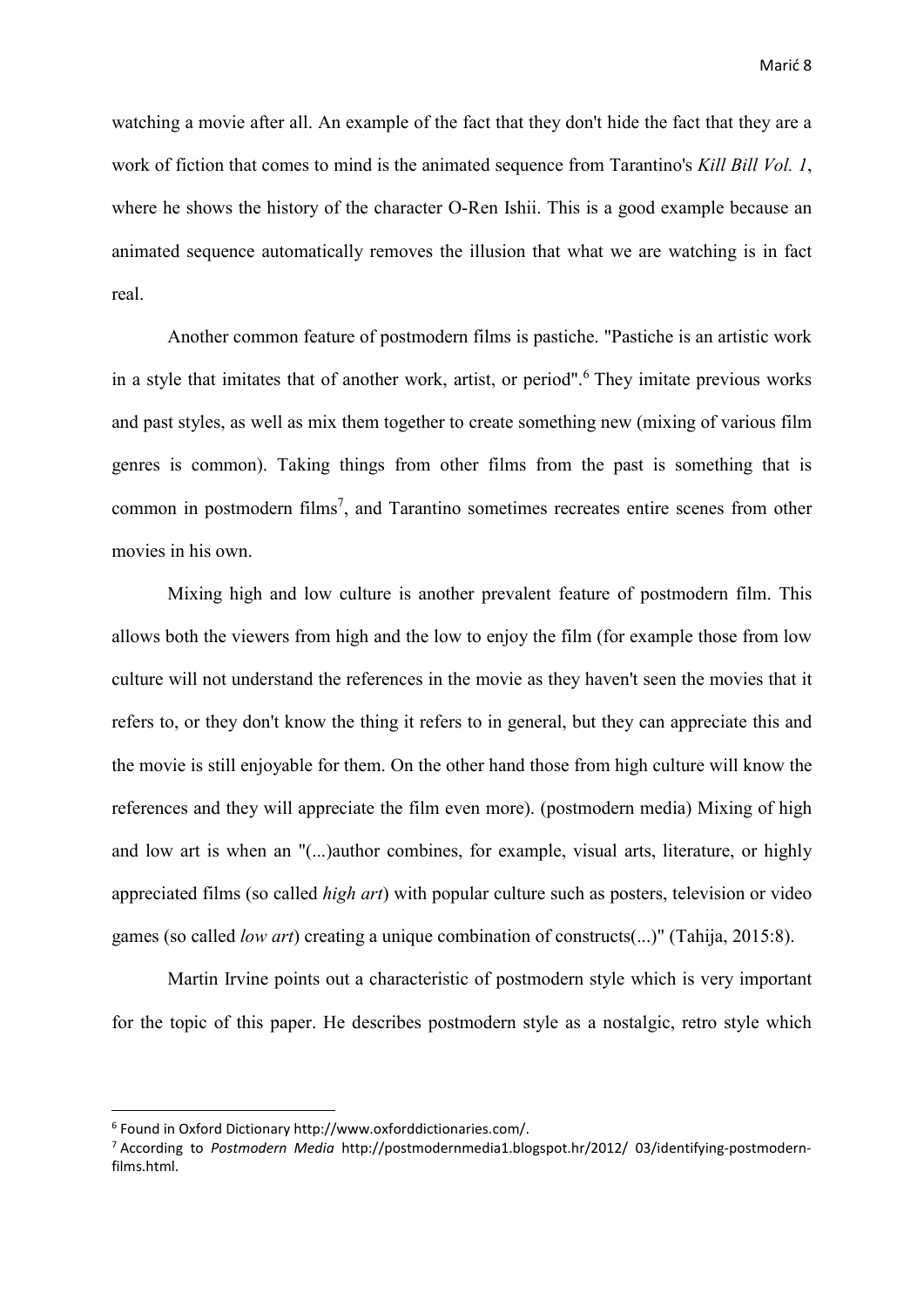uses old genres and styles in a fresh, new way. This is of importance for Tarantino, as we will see later on in this paper.

 Page also points out another two characteristics in his book *Quintessential Tarantino*, those being self-reflexivity and rejection of grand narratives. Rejection of grand narratives means that grand narratives, or dominant narratives built on the idea that there are truths that unify whole humanity, are being replaced by mini-narratives which are concerned with localized events and individual perspectives. Jean-François Lyotard thought that postmodernism would provoke skepticism about universal truths and theories, as we (humans) have outgrown our need for grand narratives after World War II (Elliot et al, 2002).

 Fragmented narrative is another feature of postmodern film. This has already been described in the previous chapter with Tarantino's *Pulp Fiction* as an example.

#### **2.3 Independent Film**

 Tarantino is an independent filmmaker, which means that his films were made independently of the system of major film studios. It is important to know this because it was this fact that probably had a major influence on his films, as he had a freedom to create what he wanted to create. On the other hand his films had, as most other independent films, a lower budget then the productions of major studios. In this chapter the brief history of Hollywood film studios will be presented, what they meant for the industry as a whole, how independent artists like Tarantino came to be and what they meant for the film industry, and the important influence this had on the films made by Tarantino.

 David Bordwell and Kristin Thompson, the authors of the book *FILM ART, An Introduction* open the chapter on history of film with the sentence: "not everything is possible at all times". What they probably wanted to say with this is that technology allows us to do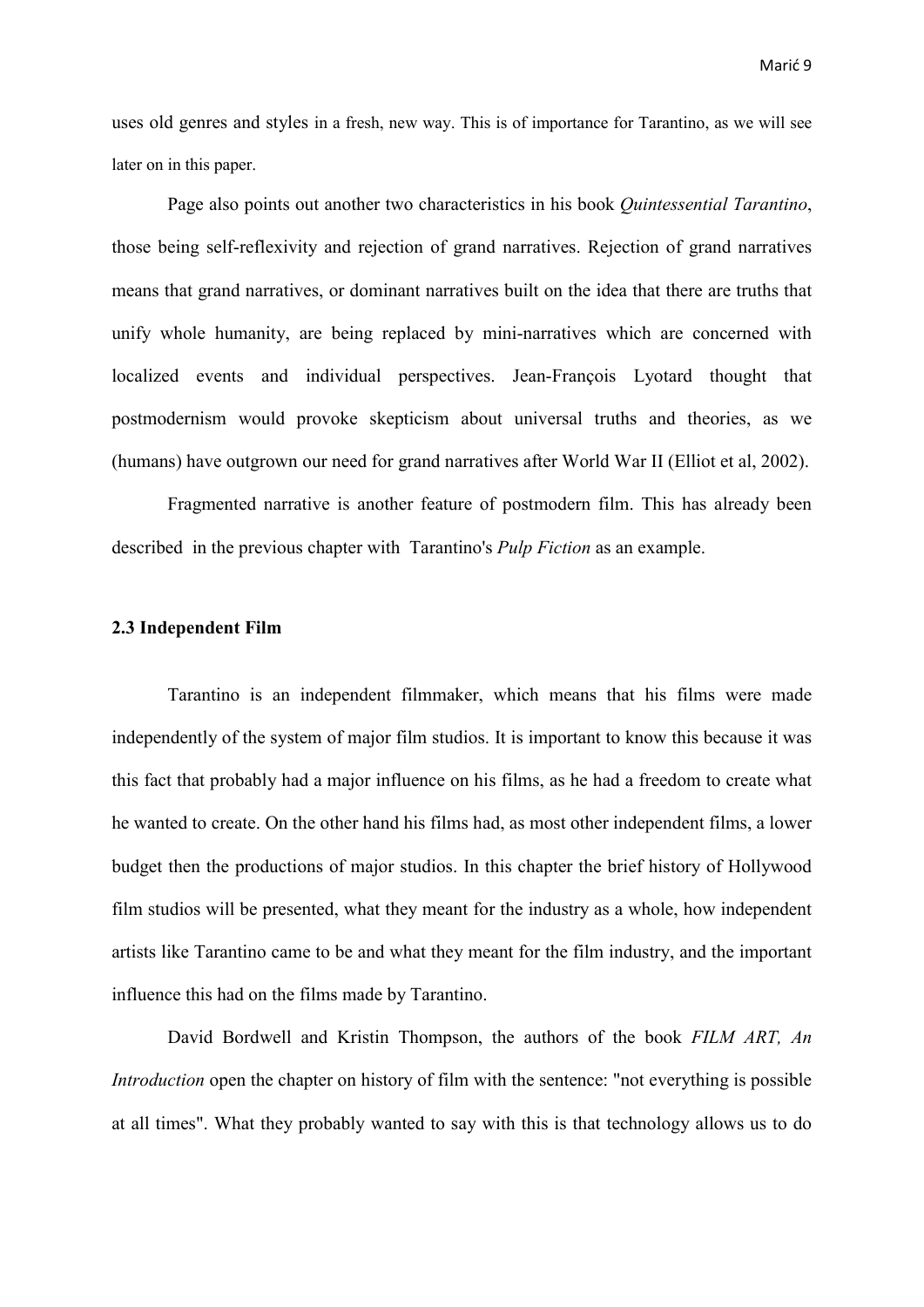things which we could only dream about in the past. It is technology and advancements in the field that allowed Tarantino to turn his vision into films that he has created.<sup>8</sup>

 The period from 1893 to 1903 was the period of many inventions that allowed first films to be made. Thomas A. Edison, one of the most important early inventors of this period, tried to make a profit by exploiting the inventions made by his company. In other words, he used patents to sue them, and tried to create a monopoly of sorts (Bordwell, Thompson, 2001).

 "One other company, American Mutoscope & Biograph, managed to survive by inventing cameras that differed from Edison's patents. Other firms kept operating while Edison fought them in court. In 1908 Edison compromised with Biograph to bring these other companies under control by forming the Motion Picture Patents Company (MPPC), a group of ten firms based primarily in Chicago, New York and New Jersey. Edison and Biograph were the only stockholders and patent owners. They licensed other members to make, distribute and exhibit films." (Bordwell, Thompson 2001:402)

 This might be seen as a greedy attempt by Edison to make money. He wanted to control what others do under the guise that they were "using his invention" and this would mean that a single company controls what type of films others make, how, when, how they distribute and exhibit them. This would mean the death of creativity and artistic value of films, as they would likely become a mass product for making money (it is hard to argue that this is not the case today). Luckily, Edison did not succeed.

 Numerous other companies, independent ones, were established in this period. The government decided that MPPC is a monopoly in 1915. Edison accepted the existence of other companies, mainly for the following reason: the demand for new films was so high, that it was impossible for a single studio to supply them. "Before 1920, the American film

**.** 

<sup>8</sup> This chapter was written with the help of *FILM ART: An Introduction,* a book written by David Bordwell and Kristin Thompson. More information about the topic can be found there.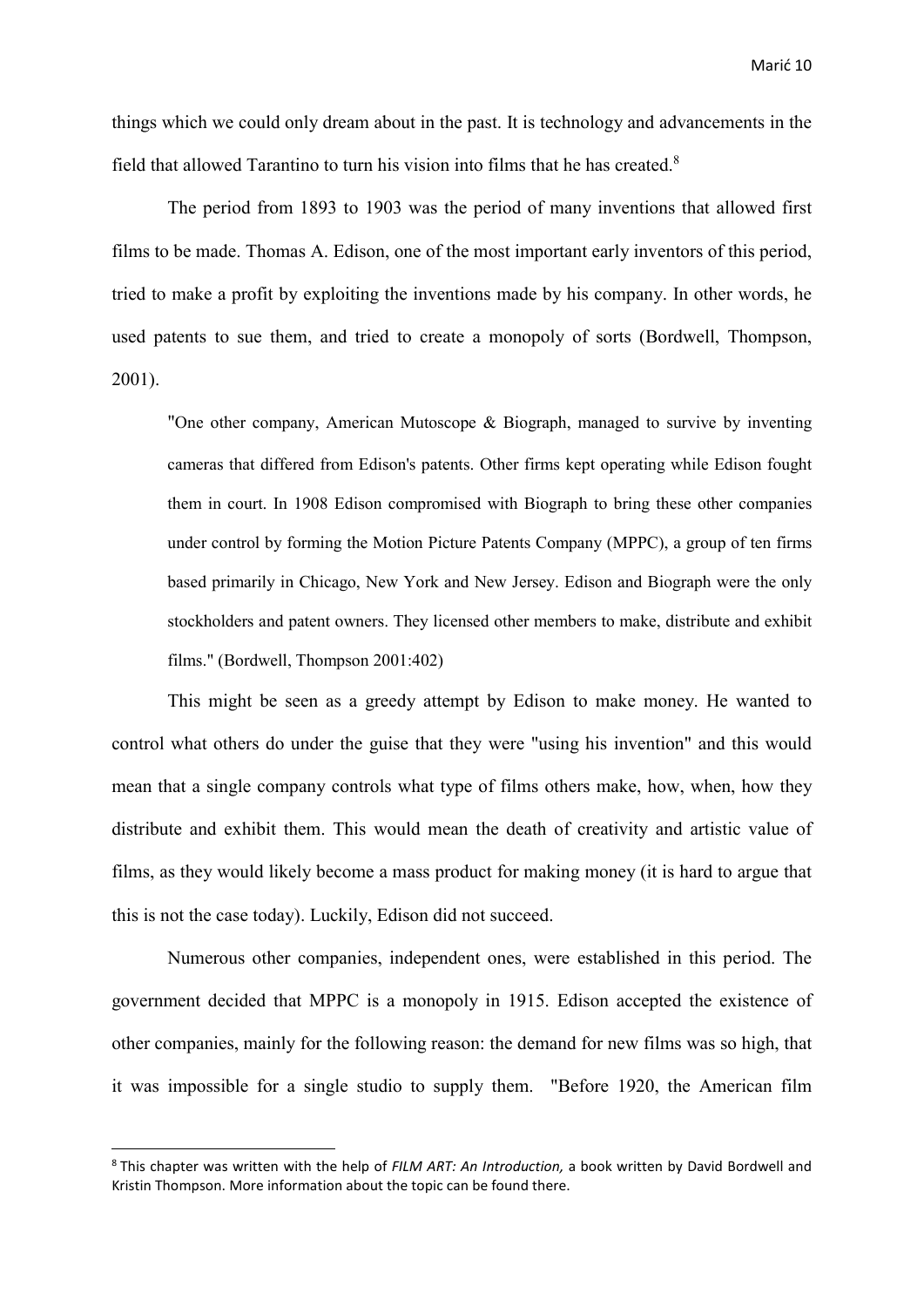industry assumed the structure that would continue for years: a few large studios with individual artists under contract, and a peripheral group of small independent producers." (Bordwell, Thompson 2001:403) By the end of the century, a factory-like system was developed in Hollywood. What was produced was decided by the producer, and he didn't work on the film itself. In other words, what individual artists were making was under control by a major studio.

 The following quotation, from Bordwell and Thompson (p 406), perfectly summarizes what might be the biggest problem with major Hollywood studio productions. By the end of the 1920s, "(...) the classical Hollywood cinema had developed into a sophisticated movement, but the Hollywood "product" was remarkably standardized. All of the major studios used the same production system, with a similar division of labor at each. Independent production was less important. Some Independent firms made low-budget films, often Westerns, for small and rural theatres." (Bordwell, Thompson 2001:406)

 While it did seem like Hollywood was doing quite well in the 1960s, it soon became apparent that not everything was as great as it seemed. Expensive productions started failing financially, television networks stopped buying films after they finished airing in the theaters, and numerous other problems started occurring. It was a group of young directors, known as the "movie brats", that brought hope again by making several hits in a row. Some of these include Francis Ford Coppola and his *The Godfather (1972)* and George Lucas with his *Star Wars (1977).* They did not "come through the ranks of the studio system" (Bordwell, Thompson 2001:422), and most of them attended film schools. They also had a huge admiration for classical Hollywood, and were very knowledgeable about movie history. They grew up watching Hollywood films (which explains their admiration for classical Hollywood), and because of that many of their creations were based on Old Hollywood. We can relate this to pastiche and postmodernism that was mentioned before, as they borrowed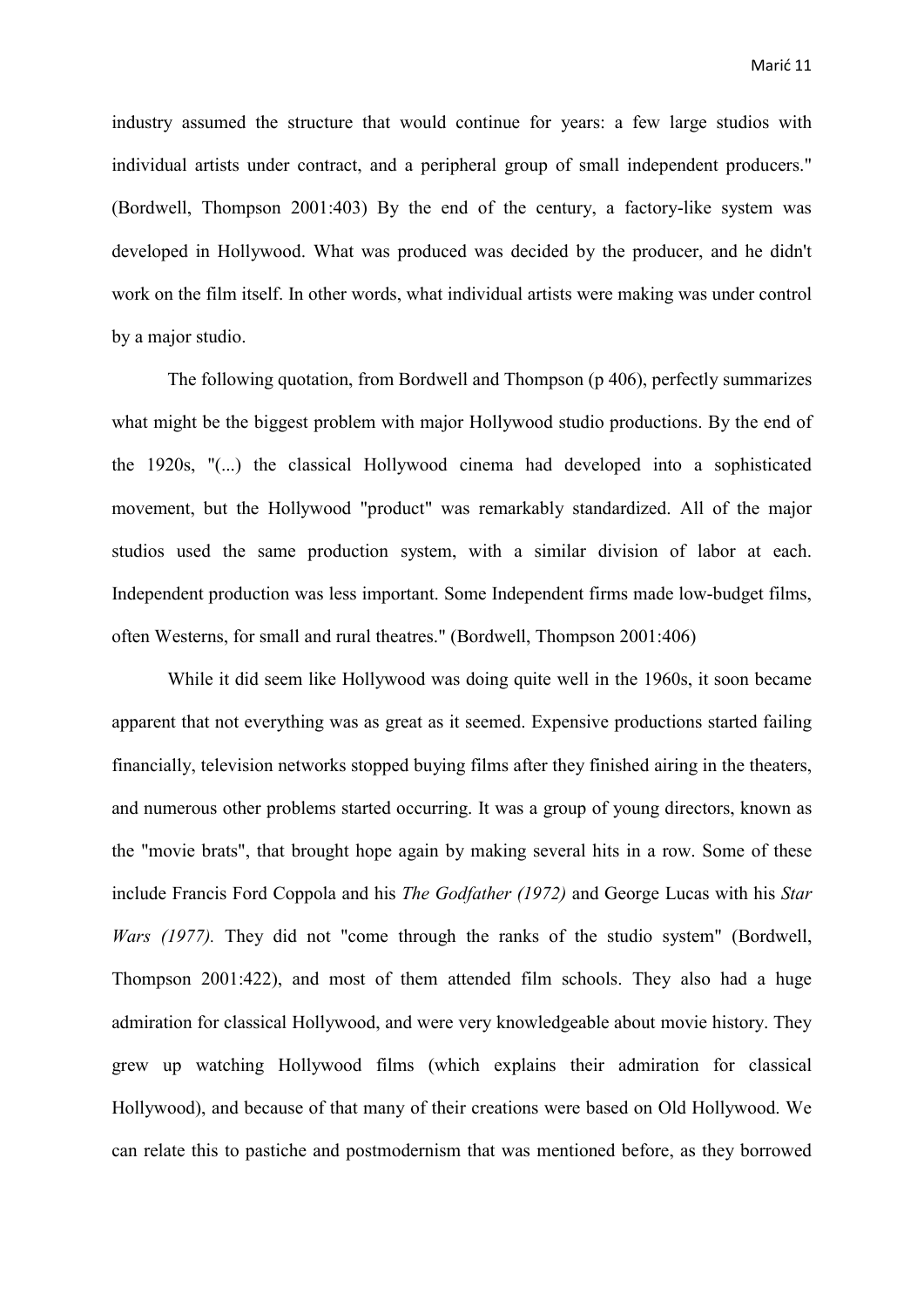heavily from past directors and films (like De Palma from Hitchcock for example). However, we can also relate it to modernism, as they worked within classical boundaries and rules. This renaissance that happened in Hollywood, which was brought about by the "movie brats", is often called "New Hollywood". In the 1980s, another renaissance happened thanks to another generation of young directors, called "New New Hollywood" (Bordwell, Thompson 2001). In this period (1970s and 1980s) the importance of independent filmmakers started rising. Some of them managed to become mainstream, producing films with high budgets and famous movie stars. Others remained independent.

 The mainstream directors continued making films in the classical Hollywood tradition. They used traditional storytelling strategies, and some did minor changes that revitalized the storytelling a bit. However, it was the less founded New Hollywood directors that experimented with the film. One of these directors that emerged in the 1990s was Quentin Tarantino, according to Bordwell and Thompson (2001). So while the mainstream directors were keeping the classical Hollywood alive, it was the independent directors, like Tarantino, that started experimenting with film and brought about interesting new trends. Independent directors also experimented with narrative construction (a trademark of postmodern style, one that Tarantino clearly displays in *Pulp Fiction* (1994), where the plot happens in a non-chronological order).

 But sometimes even big-budget films made by independent filmmakers had distinctly experimental attitudes. Tarantino's *Pulp Fiction* (1994) encouraged many filmmakers to experiment with the narrative (for example *The Sixth Sense* (1999) was a film that the viewer was encouraged to see more than once, given how he has been mislead by the narrative).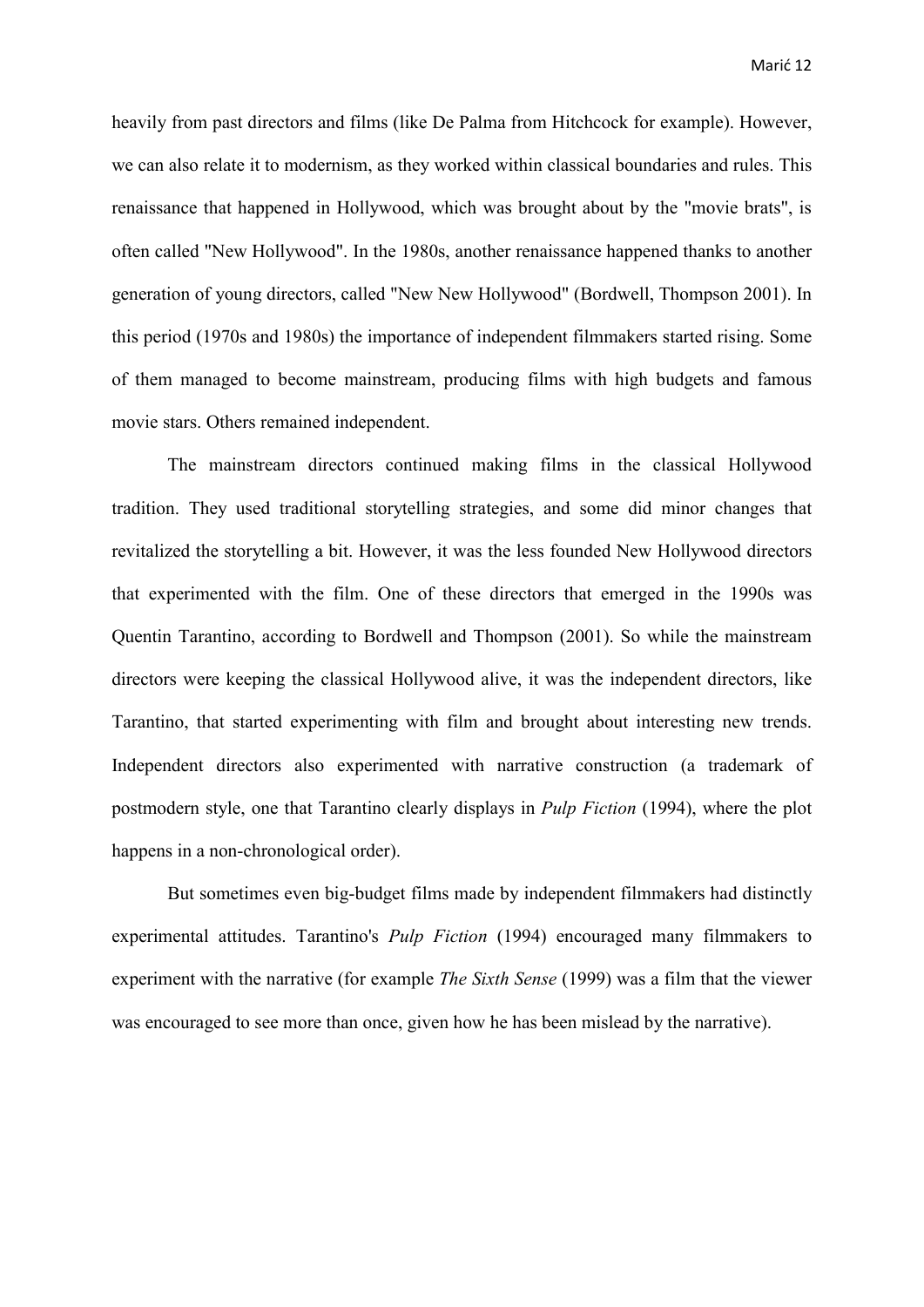#### **3. Analyzing Quentin Tarantino**

#### **3.1 Quentin Tarantino- an Independent, Postmodern Filmmaker**

"By 1994, a new descriptive critical term appeared: *Tarantinoesque*. Like *Kafkaesque* before it (…or *Hitchcockian*), it seemed to say everything and nothing at the same time. Or perhaps it should be put this way: The reader knew what was meant without necessarily being able to define the term" (Holm, 2004:19).

As mentioned in the previous two chapters, understanding postmodernism and placing Tarantino in a time and place in the film history (independent film) is important to understand where he comes from and what influenced his style of filmmaking. He belongs in the group of young directors that started emerging in the 1970s and 1980s (although he emerged in the 1990s). As mentioned before, these filmmakers can be split into two groups. One group is made of mainstream directors who followed the classical tradition of American cinema, used traditional narrative structures and storytelling. The second group is made of directors who were less founded, they were not mainstream directors, and it was them that brought innovation. They are the ones who pushed the envelope, the independent film directors that Quentin Tarantino was a part of. It gives us an insight as to why his films were different than most that came before him.

 The first group, the one that followed classical rules, could be said to belong to modernism. They followed classical rules and adopted them to the modern times, to the new technology. Tarantino and the second group can be seen as postmodern, they moved away from the classical, and can be seen as postmodern. They experimented with the film and tried new things.

 To repeat the basic definition of postmodernism, "Postmodernism is the late-20thcentury style and concept in the arts, architecture, and criticism that represents a departure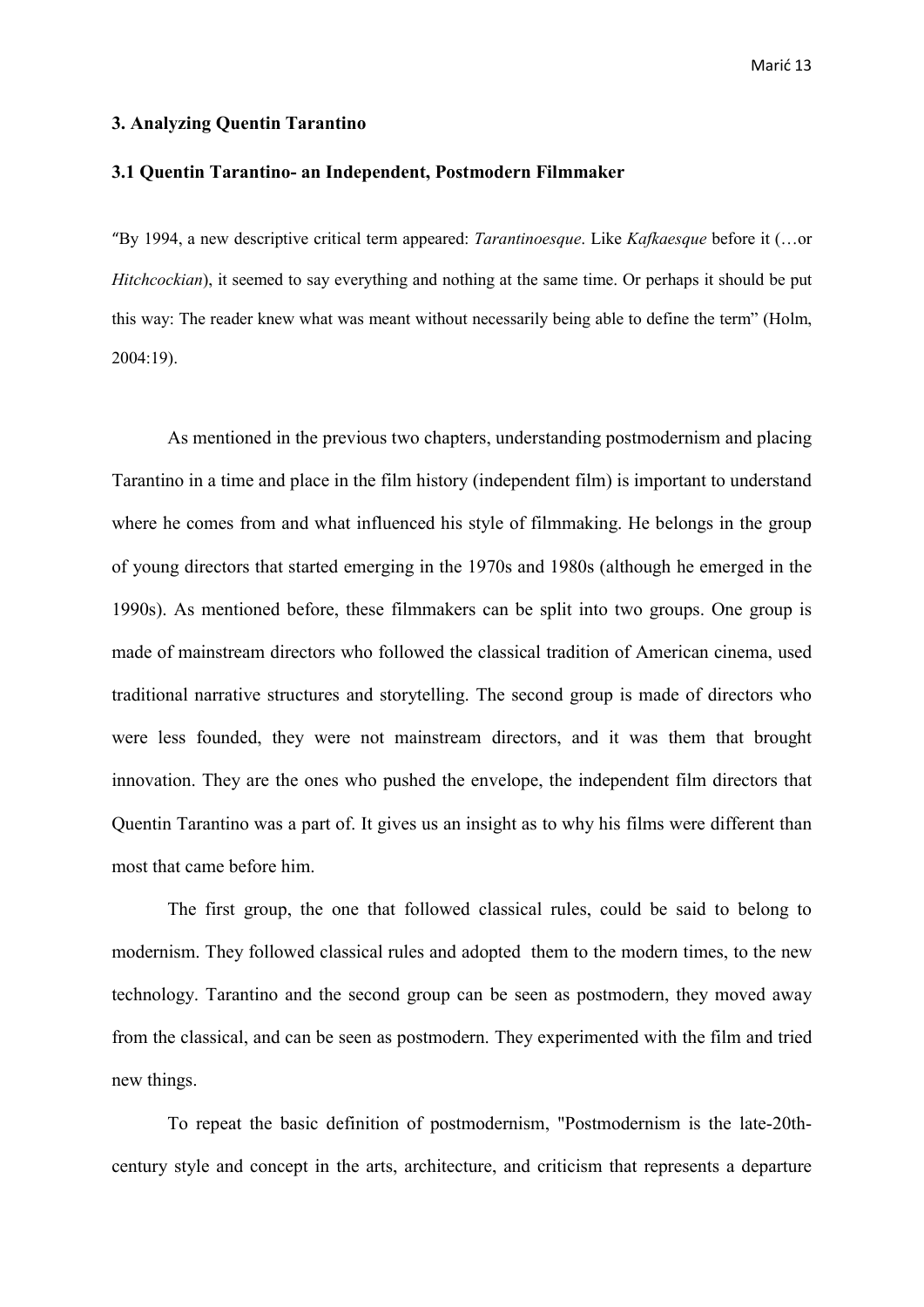from modernism and has at its heart a general distrust of grand theories and ideologies as well as a problematical relationship with any notion of art." This is what we established postmodernism is at the start of this paper, and already here we can find an important feature in films made by Tarantino, based on this definition alone. In particular the distrust mentioned here, the distrust of grand theories and ideologies. The distrust of authorities and the law is something that can be noticed in Tarantino's films. He recently participated in an anti-brutality rally, and called the policemen murderers at the said rally, which resulted in the police of few USA police departments to boycott his most recent film, *The Hateful Eight*  (2015). This distrust can be seen in his films as well. We can use *Pulp Fiction* (1994) as an example. During the course of the film, a lot of bad things happen, a lot of violent and illegal things. At no point are authorities or the police ever mentioned, nor do any of the characters ever rely on them. They make their own path, and their success depends on them alone. Let us take for example the scene at the diner, where Vincent and Jules are eating. At a certain point during the scene, a couple gets up from their table and initiates a robbery. They go into a lengthy conversation with Jules and Vincent, at gun point. The whole scene lasts for quite some time, yet no one ever called for help or called the police. Another scene from the diner is when Vincent and Jules discuss meat. From the movie script:

Vincent: "Want a sausage?"

Jules: "Naw, I don't eat pork."

Vincent: "Are you Jewish?"

Jules: "I ain't Jewish man, I just don't dig on swine."

Vincent:" Why not?"

Jules: "They're filthy animals. I don't eat filthy animals."

Vincent: "Sausages taste good. Pork chops taste good."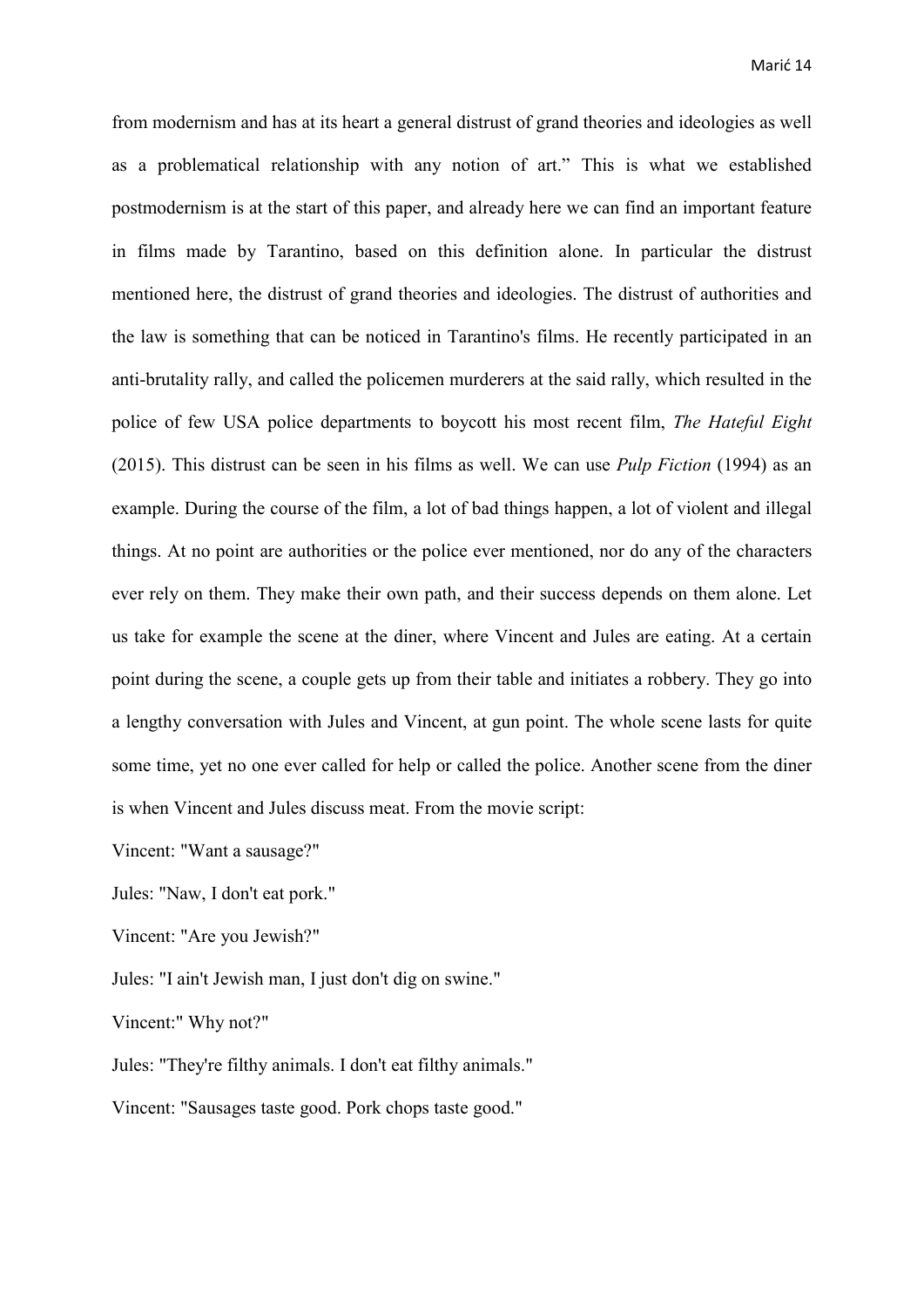Jules: "A sewer rat may taste like pumpkin pie. I'll never know 'cause even if it did, I wouldn't eat the filthy motherfucker. Pigs sleep and root in shit. That's a filthy animal. I don't wanna eat nothin' that ain't got enough sense to disregard its own feces."

 In this conversation, it would seem that Vincent and Jules are talking about pork. And they are, but there is a hidden meaning behind their conversation, that fits with the overall theme of the movie. If we consider the slang word *pig* for a policeman, their conversation gets a whole new meaning. "I don't eat pork" can easily be seen as "I don't trust cops".

 It was mentioned previously that intertextuality is the acknowledgement of previous works. Postmodern films often reference other works, both acknowledging their existence (and the fact that what we are building today is based upon the things from the past), as well as to test and complement their knowledge of other works. A good definition was given by Joshua Wucher: "The suggestion that all texts are (to varying degrees) related to one another because of our common cultural heritage, and, in some cases, that texts actually make use of plots, characters, events, themes, heroes and heroines, and stylistic devices found in texts that preceded them. Intertextuality, then, involves the use in texts, either consciously (through "quotation") or unconsciously, of material from other texts" (Wucher, 20015:3).

 This is something that we can see in many of the films made by Tarantino. He references other works in his films, and there are so many examples that even going through all of them in just one of his films would take up the rest of this paper. Nevertheless, we can still take a look at a few examples to show what kind of references they are. For example, the scene in *Pulp Fiction* (1994) where Marcellus stops in front of Butch's car and turns his head slowly to see Butch behind the wheel is directly taken from the movie *Psycho* (1960). In the same movie, when Vincent takes Mia on a date to Jack Rabbit Slim's, a waiter and a waitress there are dressed up like James Dean and Marilyn Monroe, celebrities from the 1950s and 1960s.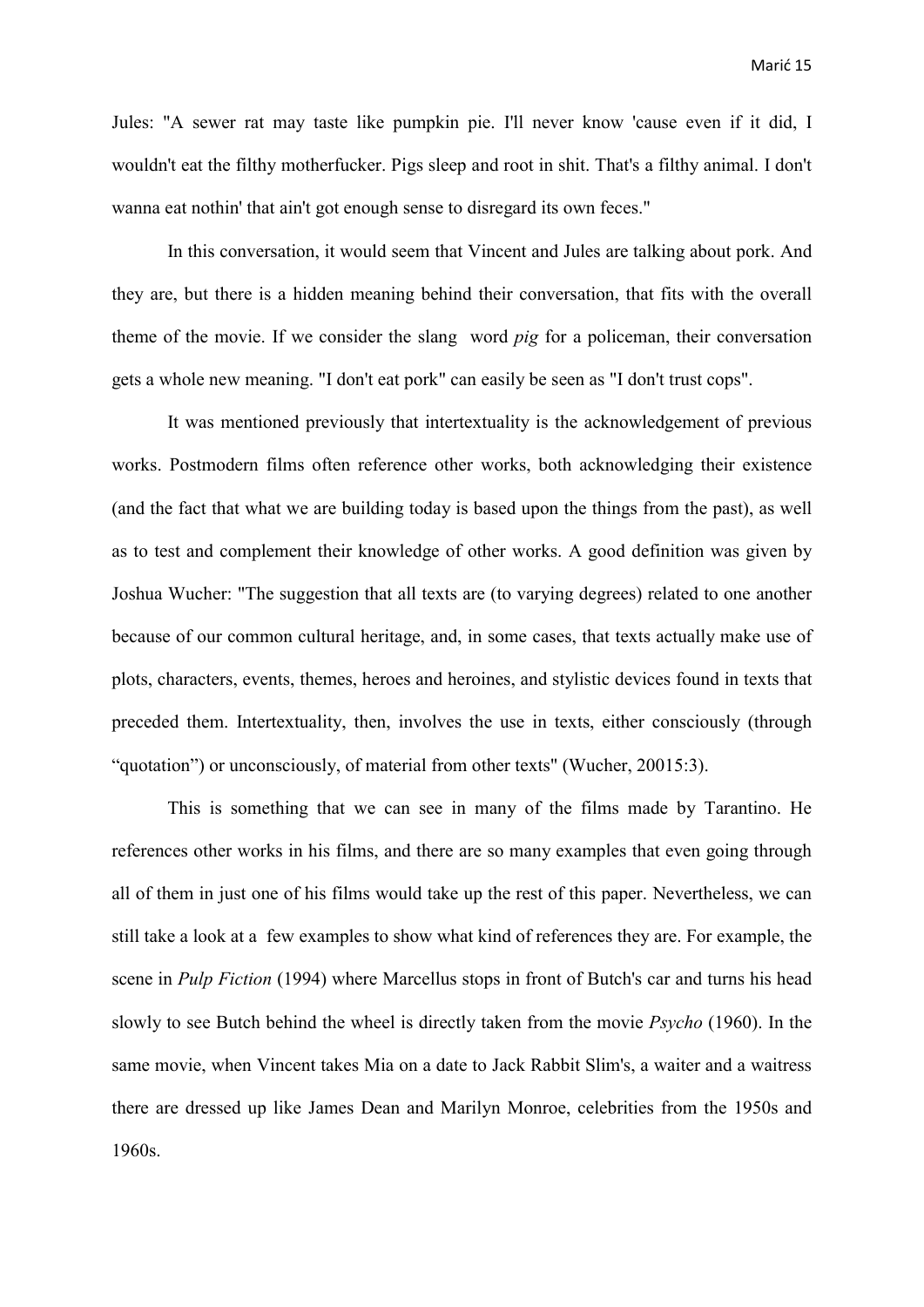Closely related to intertextuality is the term pastiche. Tarantino takes scenes from other films and recreates them in his films. This imitation of other works, and mixing them together to create something new is pastiche. The films that Tarantino makes represent the idea of pastiche as seen by Frederic Jameson:"the mimicry of other styles and particularly of the mannerisms and stylistic twitches of other styles. . .the wearing of a stylistic mask" (Jameson, according to Wucher, 2015) The type of films Tarantino makes would be called nostalgia films. Nostalgia films are a kind of pastiche. They try to recreate the atmosphere and style of a past period. However, Wucher (2015) notes that Tarantino's films are more like "anomalies of nostalgic films like *Star Wars* that try to reinvent the feel and shape of characteristic art objects of an older period" (Wucher, 2015:3) In other words, he is creating something new and fresh by using old styles.

 He also recreates scenes that the actors in his film already did in another film. For example, in *Kill Bill Vol. 1* (2003), there are scenes with Uma Thurman and David Carradine that are the same as the ones from their previous films, like the scene where David is playing a flute is the same as the one where he played a flute in *A Circle of Iron* (1978). The scene where the Bride played by Uma Thurman is surrounded by the Krazy 88 in a circle is the same as when Bruce Lee is surrounded in *The Chinese Connection* (1972). In fact, many viewers claim that this film reminds them of Asian martial arts or samurai films. That is because Tarantino intended for that to happen, because he was paying homage to those kinds of films. Homage is "special honor or respect shown publicly"<sup>9</sup> or "respect or reverence paid or rendered", "something done or given in acknowledgment or consideration of the worth of another".10 In other words, he believes that those kinds of films had something of value, and he was paying his respect to those films in his own.

**.** 

<sup>&</sup>lt;sup>9</sup> Definition found in an online dictionary http://www.dictionary.com/.

<sup>&</sup>lt;sup>10</sup> Definition found in *Oxford Dictionary* http://www.oxforddictionaries.com/.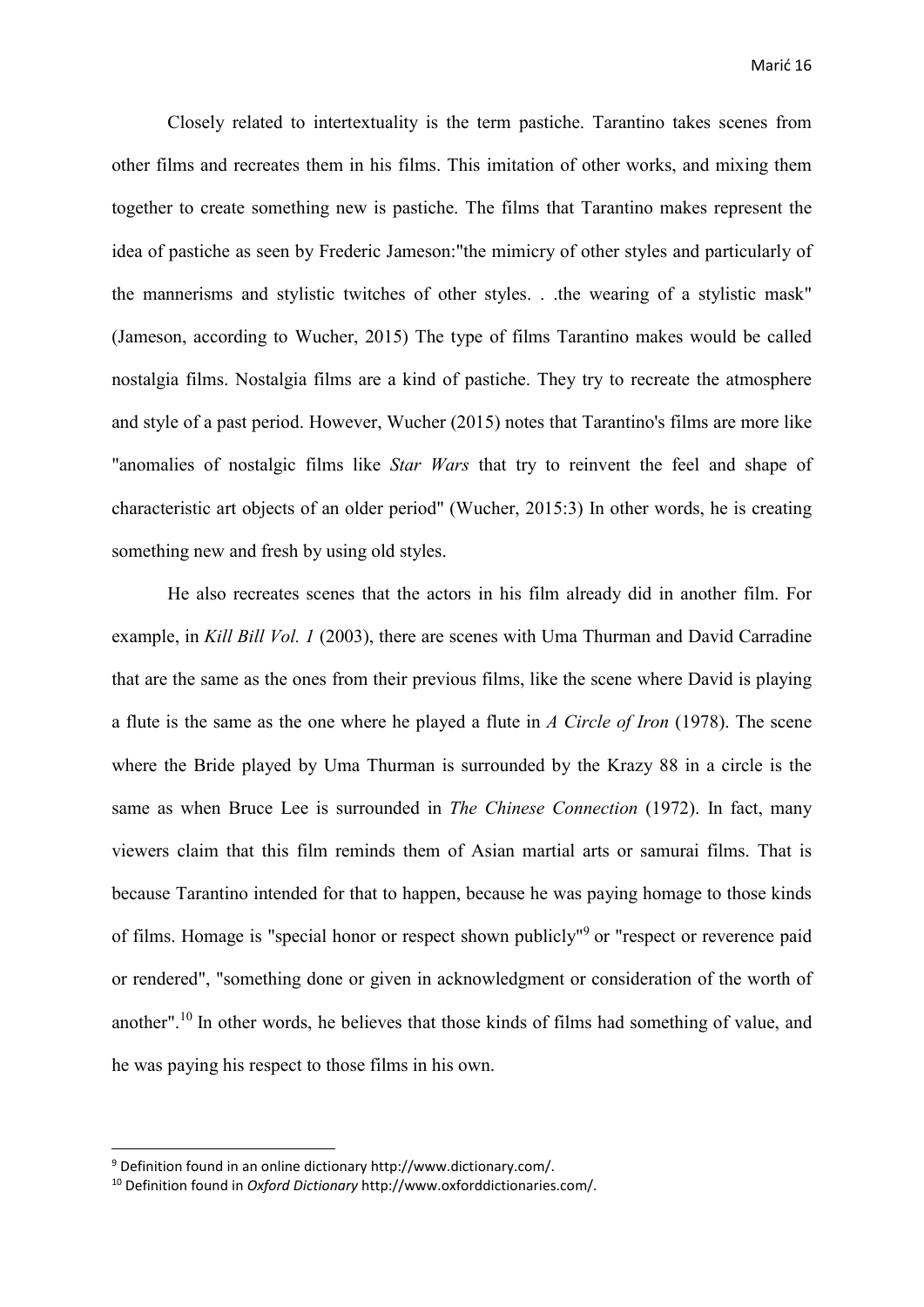Another characteristic of his films is the fact that the story is often not told in a chronological order (although this is not present in all his films). He breaks the classical rules of narrative, and the story is told in a non-chronological order, often split into multiple "scenes", or "acts". This can be seen in his film *Pulp Fiction,* where he tells the story of multiple characters, and it is all mixed up. He keeps jumping between characters, and does not help the viewer understand what is going on, instead pushing him to think and come to a conclusion how all these different characters and story arcs are connected. It is probably clear by the end of the film, and it encourages you to watch it another time with the insight you have from your previous viewing. In fact, a scene in which one of the characters, Vincent, is shot and killed is shown before the scene where he is eating a meal with his friend Jules. This narrative style is present in his latest film as well, *The Hateful Eight* (2015), where the story is shown from the perspective of a group of travelers, and all the questions are answered when we see the whole thing from the perspective of the other group.

"Quentin Tarantino receives as much criticism as he does adulation. Most reproaches, like Liel Leiboviz's criticism of *Inglorious Basterds* and Tarantino's "failure of imagination and morality," hearken back to the aesthetic dilemma that Frederic Jameson says emerges in postmodern culture: that writers and artists of the present day will no longer be able to invent new styles and worlds–they've already been invented; only a limited number of combinations are possible; the unique ones have been thought of already. (...)The problem with Jameson's pronouncement that postmodern work is simply citation and no innovation is that it invariably delimits the potentiality of artistic originality. However, instead of accepting that innovation is "not possible" in the postmodern era when artists merely "imitate dead styles," cinematic authorship needs to be reconceptualised for directors like Tarantino, whose distinctive style of generic reconfiguration leads to creative, intricate films. In other words, what establishes Tarantino as an innovative postmodern director is how he appropriates and intricately reworks cinematic genres." (Wucher, 2015:1)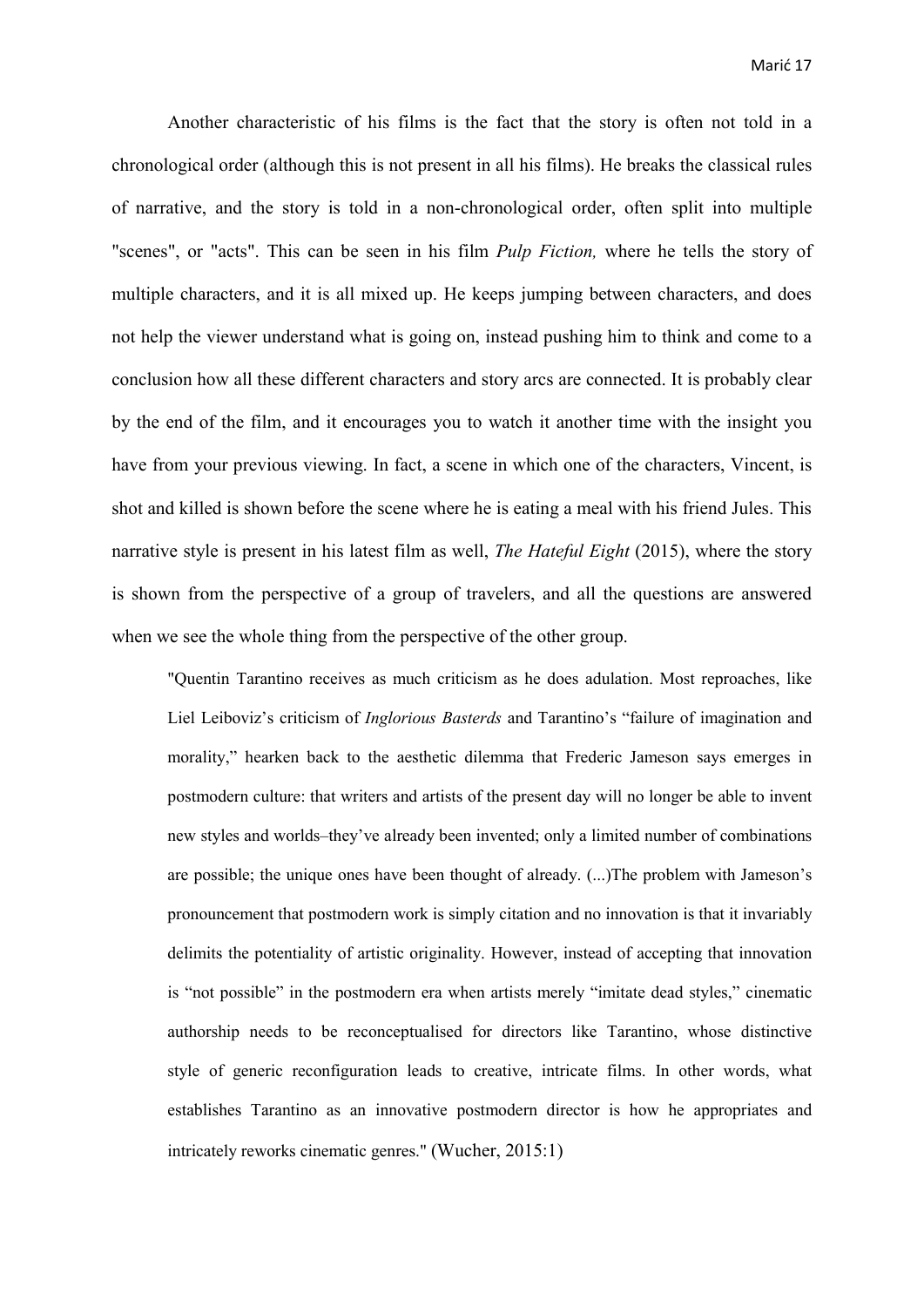Tarantino's films are not meant to be philosophical or present some complex ideas. Instead, his films are meant to be entertaining, the meaning in his films "comes through accentuating the affective power of cinema as spectacle." (Wucher, 2015:2) His films are nostalgic, and he mixes ideas from various film genres that he himself loves, such as kung-fu or Westerns. They are also full of intertextuality. "These intertextual collages are metanarratives, self-reflective studies of his cinephilia where reworking genres creates unique visions that help "breathe new life into the old forms he loves" and transcend the simple postmodern recycling of old movie bits and generic plot lines to a thoughtful look at how such relics of the filmic past can come alive in the present" (Wucher, 2015:2).

 Tarantino sets up his movies by following the usual genre tropes that go with that type of movie, and then completely takes them by surprise by going against them (though one might argue that his attempts to be unpredictable are resulting in him being more predictable as of late, because you know he will go the "Tarantino" route in the end, and do the exact opposite of what would be expected from a standard film of a particular genre). It is often hard to see what is fact and what is fiction in his films, as well as what is actual history and what is fantasy. This is perhaps best seen in some of his more recent films, like *Inglorious Basterds* (2009), where he presents historic events, but changes history. Wucher(2015) says that postmodern art "often contradicts and breaks down the cultural divide between low and high art by clustering clichés and tropes with the goal of marshalling them to something larger. That something in Tarantino's case, is using film to intervene in material history, which is representative of "[his] fantasy of making his mark within History reduced to film history".<sup>11</sup>

**.** 

<sup>&</sup>lt;sup>11</sup> Quotes found on page 3 of Wucher's Let's Get Into Character: Role-Playing in Quentin Tarantino's Postmodern Sandbox.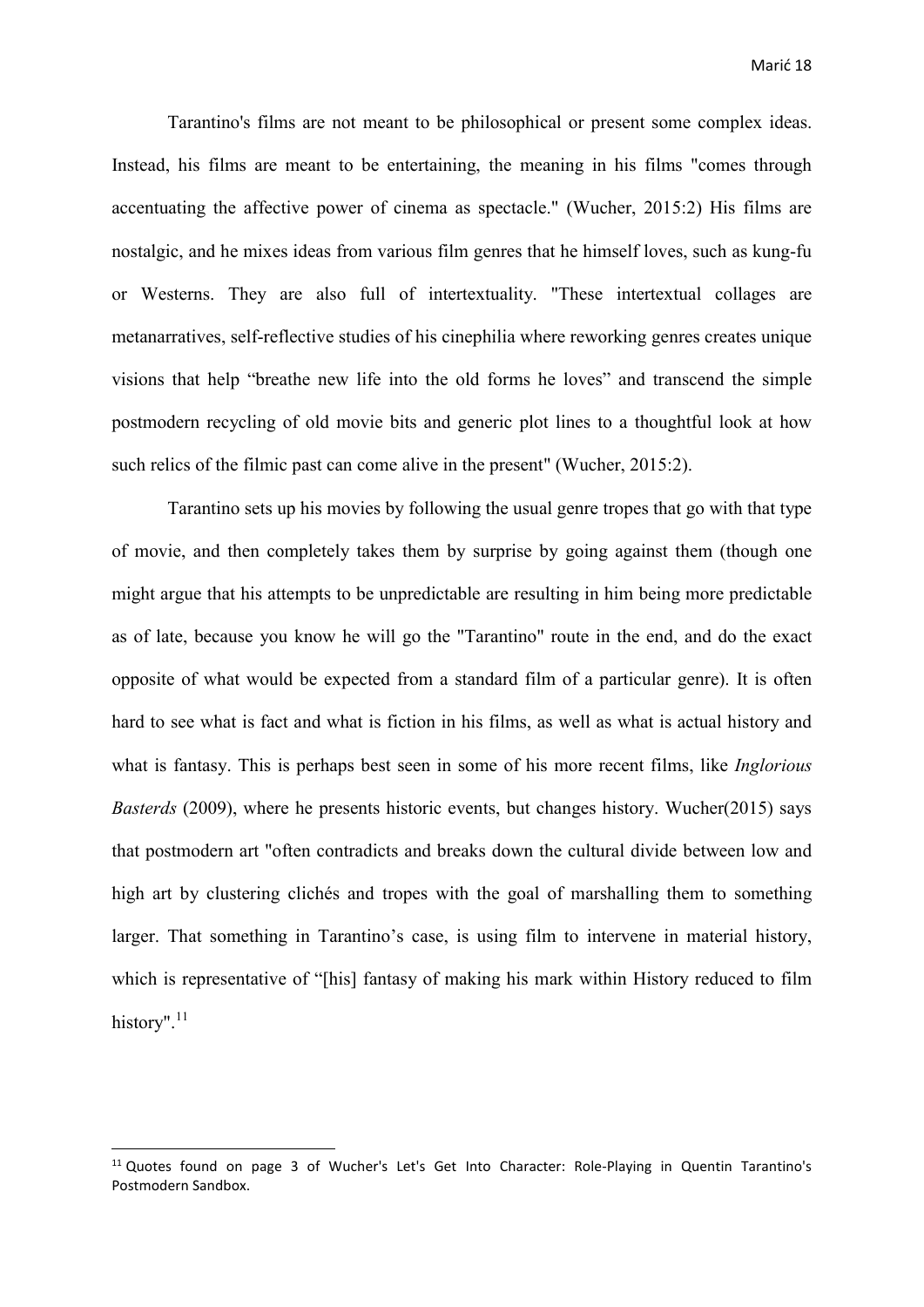Not only did he change history in *Inglorious Basterds* by making Hans Landa betray the Nazis and killing Hitler, Tarantino also wants to emphasize the power of cinema, literally turning it into a weapon in one of the scenes.

 "Shoshanna uses the film medium to end the war. She directs her own film, which she splices into the Goebbels' film that dozens of high commanding Nazi officials and Hitler himself are screening at her cinema. Taking a cue from her film, Shoshanna's lover ignites a pile of nitrate filmstrips behind the theatre screen. The room erupts in screams as flames shoot through the screen displaying Shoshanna's face, which serves as "Tarantino's own filmic gesture to the history of cinema. Opening up a series of interpolations, Dreyfus' 'giant face' contains within it a filmic archive of classic Hollywood (*The Wizard of Oz*) and Weimar German (*Metropolis*) cinemas, European avant garde (*Persona*), contemporary horror (*Carrie*) and popular culture (*Raiders of the Lost Ark*)"(Kligerman 155). "This is the face of Jewish vengeance," as Donny and his comrade alter history by emptying clips into Hitler and Goebbels. Tarantino describes his weaponizing the film medium: "I like that it's the power of the cinema that fights the Nazis. But not just as a metaphor, as a literal reality." (Wucher,2015:13)

### **3.2 Violence and Music in Tarantino's Films**

 If you have seen any Tarantino film, there is one thing that you cannot miss about them- they all have moments or scenes of extreme violence. Due to major concerns (whose justification is questionable, but that is a debate for some other time) that violent movies make people violent in a real environment, Tarantino commented on violence in his films on numerous occasions. Some of the comments "The bottom line is I'm not responsible for what some person does after they see a movie. I have one responsibility. My responsibility is to make characters and to be as true to them as I possibly can." "If you ask me how I feel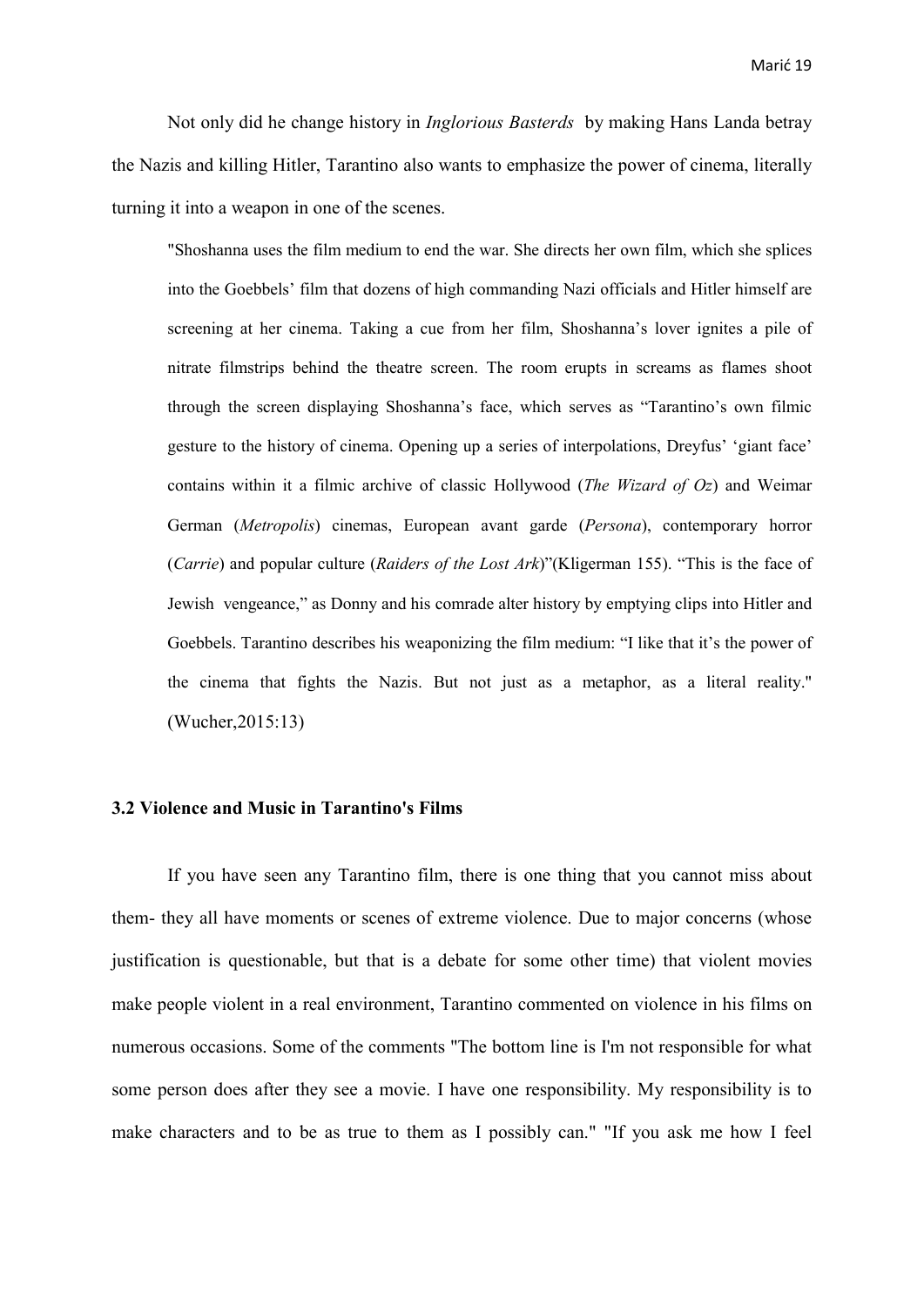about violence in real life, well, I have a lot of feelings about it. It's one of the worst aspects of America. In movies, violence is cool. I like it." <sup>12</sup>

 "To say that I get a big kick out of violence in movies and can enjoy violence in movies but find it totally abhorrent in real life - I can feel totally justified and totally comfortable with that statement. I do not think that one is a contradiction of the other. Real life violence is real life violence. Movies are movies. I can watch a movie about the Hindenberg disaster and get into it as a movie but still feel it's a horrible real life tragedy. It's not the same thing at all".13

 From all of these comments it is obvious that he does not believe the violence in his movies to have an impact on real life, and he believes that violence in his films serves to entertain the viewer. "I think it's good cinema", to quote him. However, when commenting about violence in his films *Inglorious Basterds* and *Django Unchained*, he says there are two kinds of violence. One of them serves a purpose. For example the violence in *Inglorious Basterds* was there for "Jewish revenge", he wanted to give the Jews an opportunity to have their revenge on the Nazis for what they did to them during World War II. The violence in *Django Unchained* serves to show the brutality of slavery. His movie started the discussion about slavery that was not there in American society for 30 years (according to Tarantino). Then there is also the cathartic violence, when Django comes back for blood and kills the slavers.

*Reservoir Dogs (1992)* is a film that changed the way violence is shown in films. The scene that stands out the most is the torture scene, in which the character played by Michael Madsen tortures a police officer. The reason why this particular scene stands out is the musicthe song that was used during the brutal scene of torture. "Stuck in the Middle with You", a

**.** 

 $12$  The quote is from an interview with Quentin Tarantino, found in an article written by Esther Zuckerman on thewire.com https://www.theatlantic.com/entertainment/archive/2013/01/quentin-tarantino-violencequotes/319586/.

 $13$  The quote is from an interview with Quentin Tarantino, found in an article written by Esther Zuckerman on thewire.com https://www.theatlantic.com/entertainment/archive/2013/01/quentin-tarantino-violencequotes/319586/.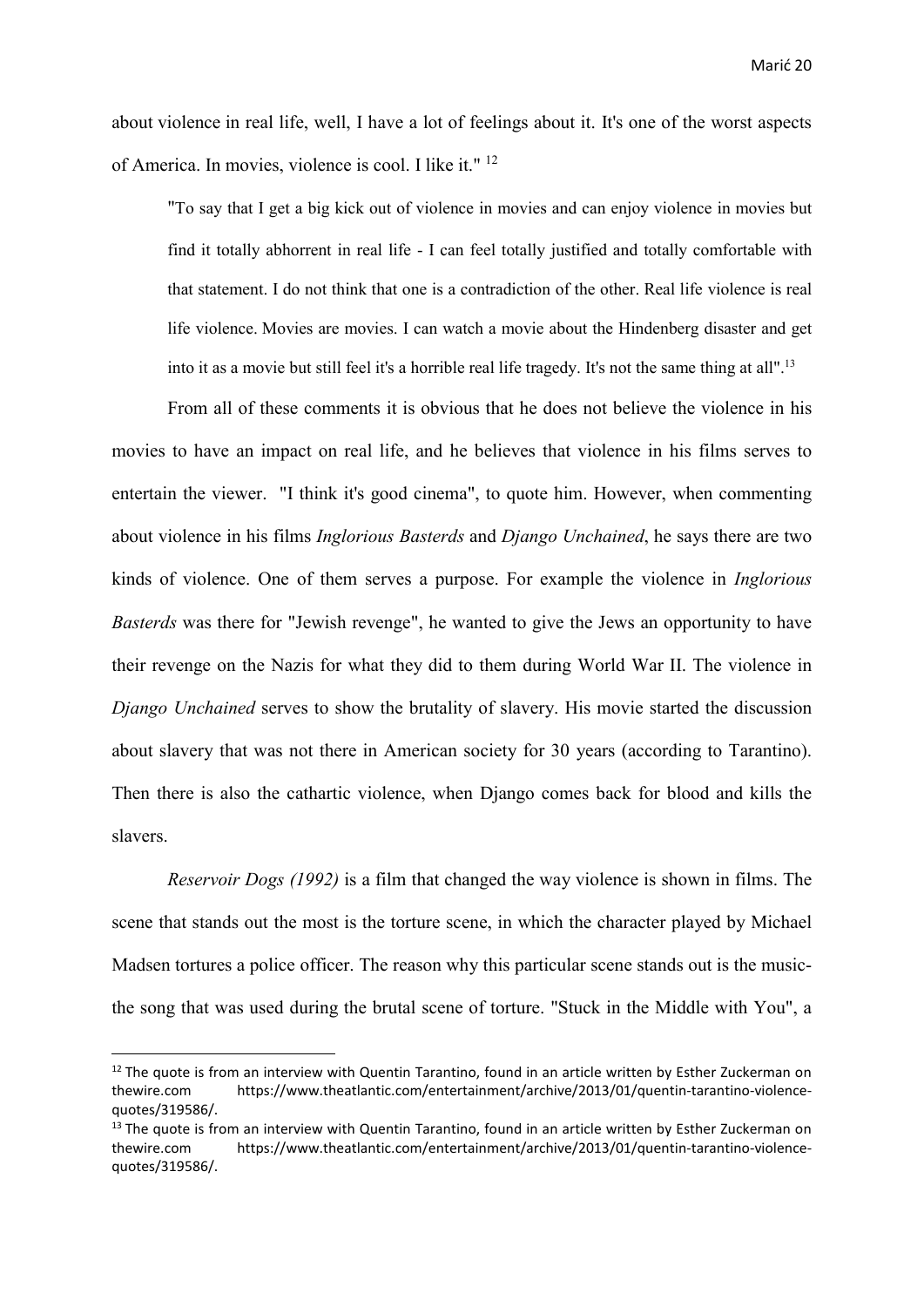catchy, upbeat song performed by Stealers Wheel, is in stark contrast with what is actually being shown on screen- it is both ironic and a display of indifference to pair a song like this with a torture scene. Lisa Coulthard (2009) says that the music in Tarantino's films does indeed have the same function as the music scores in films usually do, which is "guiding viewer response, cuing narrative significance, encouraging and shaping affective and identificatory engagement, providing rhythm and temporal and spatial unity, and tying music to characters' thoughts and actions" (Coulthard, 2009). However, this scene marked the beginning of a new way of showing movie violence, often called "new brutality", as well as "Hollywood ultraviolence" (Coulthard, 2009). Films that follow this new trend often depict extreme scenes of violence in an ironic, humorous way. According to Coulthard (2009), they mix (...) violence with humor", show "a lack of affect and a celebration of independent, alternative culture", which is characteristic for postmodernism. Thus we can conclude that even the way Tarantino uses music in his films is an example of postmodernism, as it does all of the things said above. <sup>14</sup>

### **3.3 A Short Additional Analysis of Individual Tarantino's Films**

 The reason why the title says "short" is because we have already talked about these films and used many examples in the previous chapters. However, I would like to go into a bit more detail with some of them, and to write some things that did not fit in the structure of previous chapters.

#### *Reservoir Dogs*

**.** 

The scene to focus our attention on right away is the very first scene in the movie, where the main cast of characters is sitting at a table and discussing tipping the waitress. In this scene one of the characters, Mr. Pink, says that he doesn't tip. He doesn't believe in doing

<sup>14</sup> More information about Tarantino's use of music can be found in Lisa Coulthard's Torture Tunes: Tarantino, Popular Music, and New Hollywood Ultraviolence.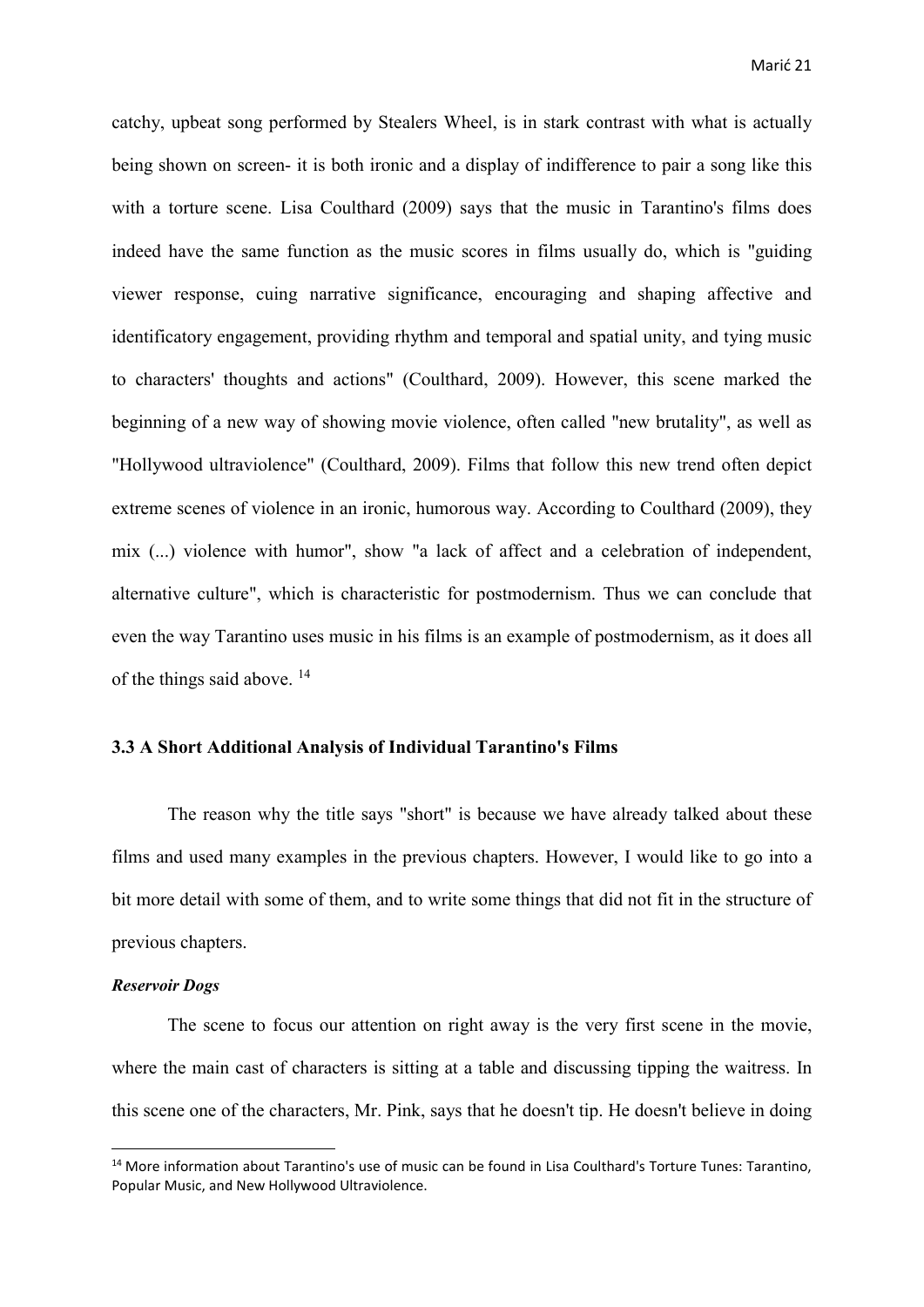it just because society tells him he should. This scene ties in with what was said before about postmodernism, and how it does not accept social constructs and universal truths. Tipping is one of those constructs, and Mr. Pink does not conform to social rules simply because society deemed that tipping anyone is a norm.

 The plot of the film is fragmented, split into chapters and non-linear. A lot of the missing information in the story is presented via non-linear flashbacks. "The film fills in vital information via an assortment of flashbacks. This is an ambitious structure, but Tarantino pulls it off with panache" (Billson). Also, the movie is about a group of criminals performing a heist, but not a single scene in the film shows the heist itself. Page points out in *Quintessential Tarantino* (on page 51) that the fact that this does not detract from the narrative shows how great Tarantino's storytelling abilities are.

 The mixing of high and low art is visible in this film as well. On the one hand we have a story split into chapters and those chapters being named after characters (these things are usually associated with literature, or high culture). On the other hand we have things like characters talking about Madonna's song *Like a Virgin* and references to comic books which celebrate low art (Tahija 15). I have already talked about the song *Stuck in the Middle with You ,* which Mohammad and Greene claim provokes an ironic response in the viewer rather than an emotional one, because of how unfitting and wrong it feels in the scene it is used in.

#### *Pulp Fiction*

 Yet again we have a non-linear, fragmented narrative divided into chapters. However, Tarantino has outdone himself this time, because of how the whole film feels like a puzzle. The order and the way in which scenes are presented makes the viewer think of a reason why these seemingly unrelated events are even in the same film. By the end of the film all the pieces fall into place. I like how the film ends with a scene of a character who we saw die during the first part.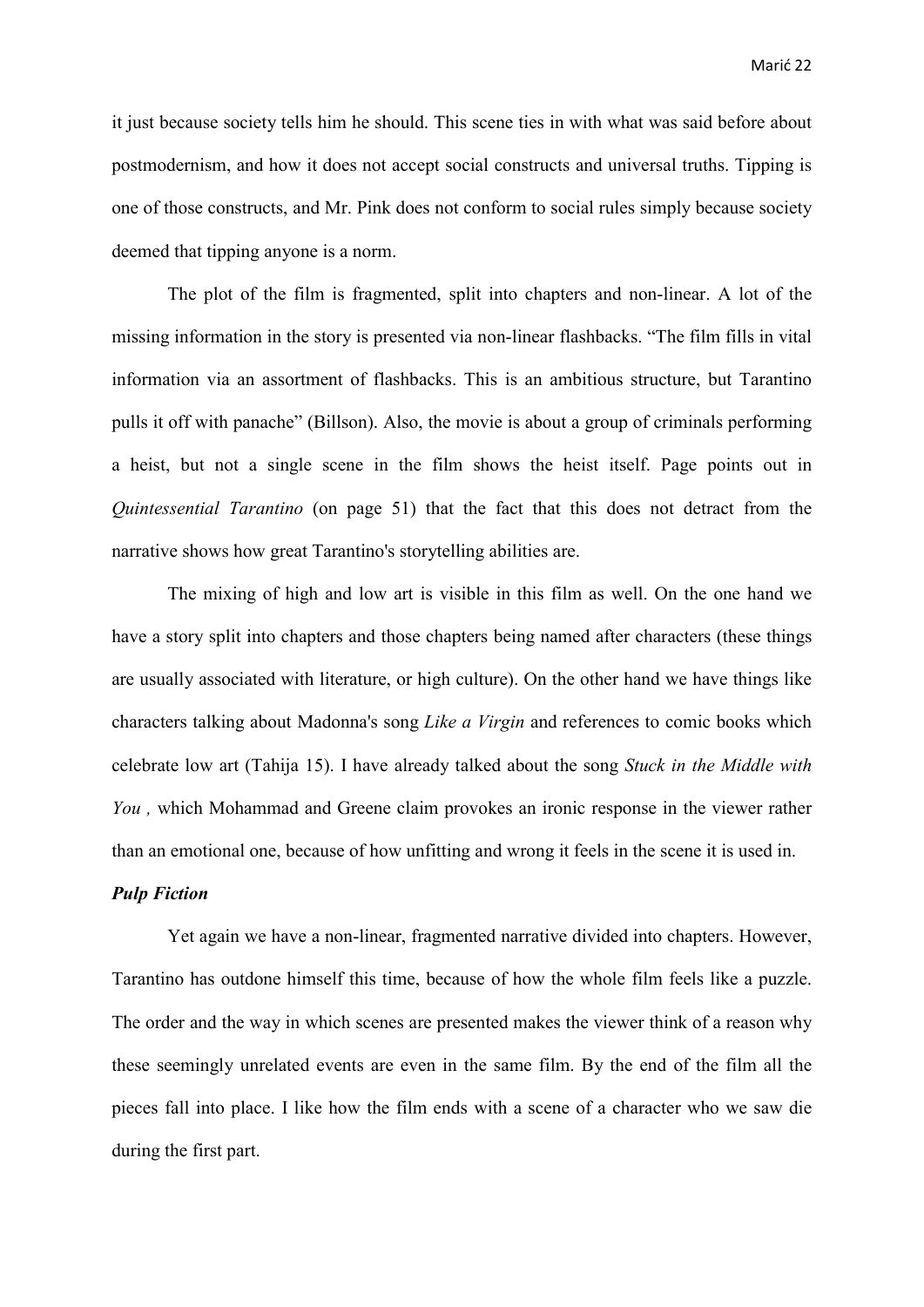Again we have a mix of low and high culture. The film is divided into named chapters, much like *Reservoir Dogs*, and the characters reference pop culture in their conversations (popular drinks and fast food restaurants for example).

 The scene that I want to point out as one of the most important scenes in the film is the date that Vince (John Travolta) and Mia (Uma Thurman) go to, which takes place in a diner called Jack Rabbit Slim's. The whole scene is very postmodern, full of references to old films and rock stars. This scene also pays homage to another film, by Federico Fellini named *8 ½ (1963)*. Vince and Mia's dance from *Pulp Fiction (1994)* is the exact copy of the dance performed in *8 ½ (1963)* by Gloria and Mario, the two characters from the film. I also find it brilliant that Steve Buscemi (who played Mr. Pink in *Reservoir Dogs* and talked about "not believing in tipping") plays the role of a waiter in Jack Rabbit Slim's. I also mentioned before that one of the scenes is also a reference to *Psycho* (1960), and there are probably many more examples of pastiche in this film.15

#### *Inglorious Basterds*

1

 Tarantino's 2009 hit *Inglorious Basterds* is a historic movie, but not quite. It takes place during a real period in recent human history, and the setting is real enough, but the events are completely made up. It's a story about a group of soldiers killing Nazi officers to bring an end to WWII. During the opening credits, Tarantino pays homage to spaghetti westerns by using a font that is very similar to that of 1960s and 1970s westerns. He also used Ennio Morricone for the soundtrack, a man whose popularity for composing music for westerns needs no mentioning.

 Like the others, this movie is also split into chapters, each one having a title. After the name of the first chapter, *Chapter One*, appears on screen, the words *Once upon a time...* 

<sup>&</sup>lt;sup>15</sup> A much larger and more detailed analysis of these two, as well as all other films made by Quentin Tarantino, can be found in *Quintessential Tarantino,* a book by Edwin Page, who does an amazing job at analysing them on a scale much larger than the one I can fit in a paper of this size.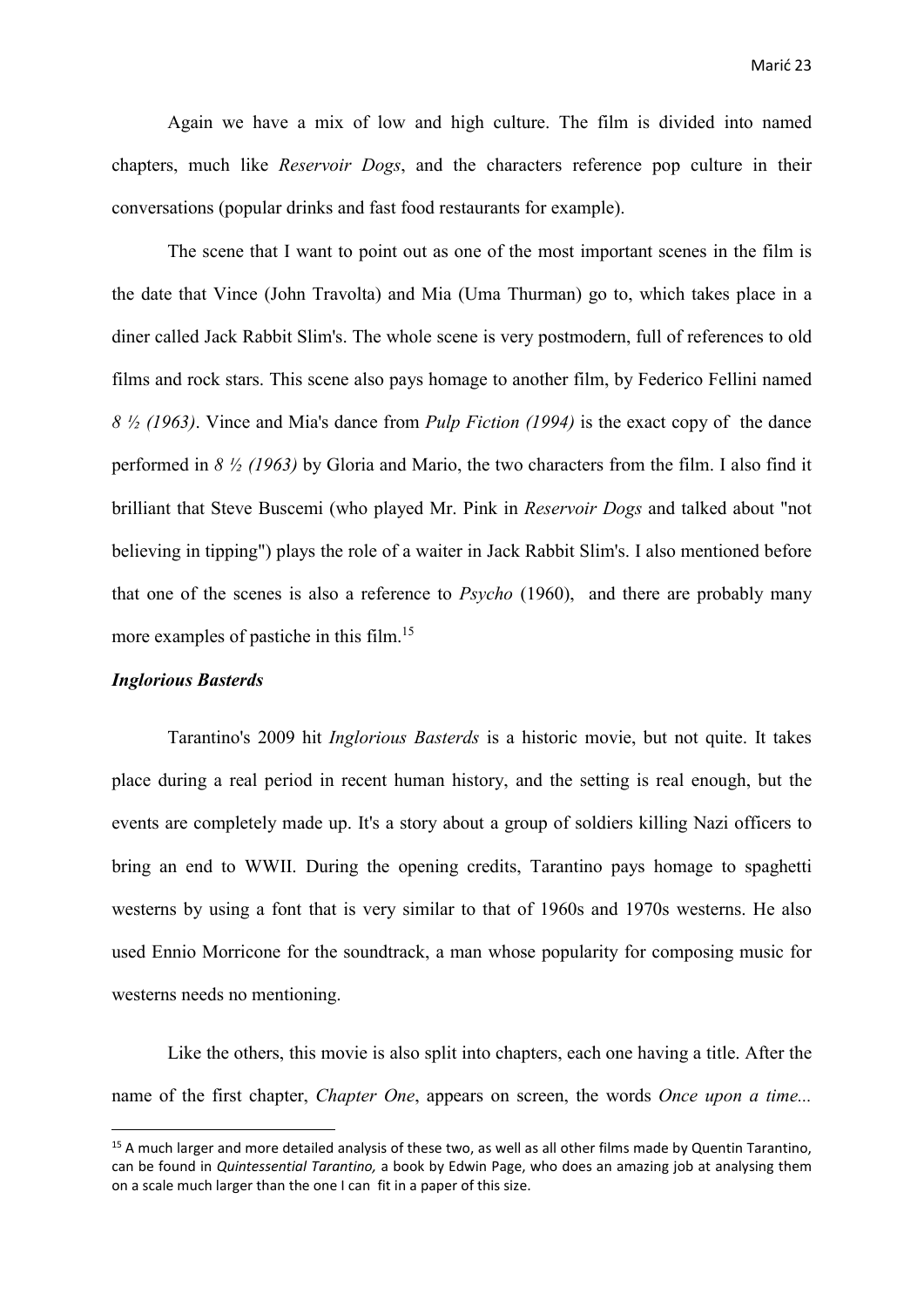follow, while Beethoven's *Für Elise* is playing. This is an example of high art, because it resembles literature and fairy tales. On the opposite end, (as noticed by Tahija) *low culture* is perhaps most noticeable through the baseball bat used in torturing Nazis since it echoes both American sport as part of their culture and the American way of extorting a beating. Flashbacks and non-chronological narration are present yet again, although it is not as emphasized as in *Pulp Fiction*, for example.

 Lastly, let us talk about the cast of actors and the irony behind it. Tarantino chose a very diverse cast of actors for this film with very diverse backgrounds. We have American actors such as Brad Pitt and Eli Roth, but also French ones like Melanie Laurent playing a French Jew. Then we have actors from Germany and Austria, whose knowledge of German contributed to the feeling of authenticity in the film, such as Christoph Waltz, whose performance as colonel Hans Landa is simply unforgettable. A very unique case is that of Michael Fassbender, as noticed by Tahija. Born in Germany and raised in Ireland due to the fact that his mother is Irish, he plays a role of a character who is an English soldier picked by Winston Churchill for the mission based on his ability to speak German so well. So is it not ironic then, much like the irony in *Reservoir Dogs*, when a popular, catchy song plays during the torture scene of a cop? A scene that invokes an ironic reaction, is it not also ironic that Tarantino went so far to make the movie feel authentic, yet it is a movie that completely changes history and has nothing to do with actual historic events, despite the setting?

#### **4.Conclusion**

 In this paper, I tried to give an overview of postmodernism and independent filmmaking, and tried to explain and find examples of how this influenced the director Quentin Tarantino. I explained what postmodernism is- an era and a style in art that came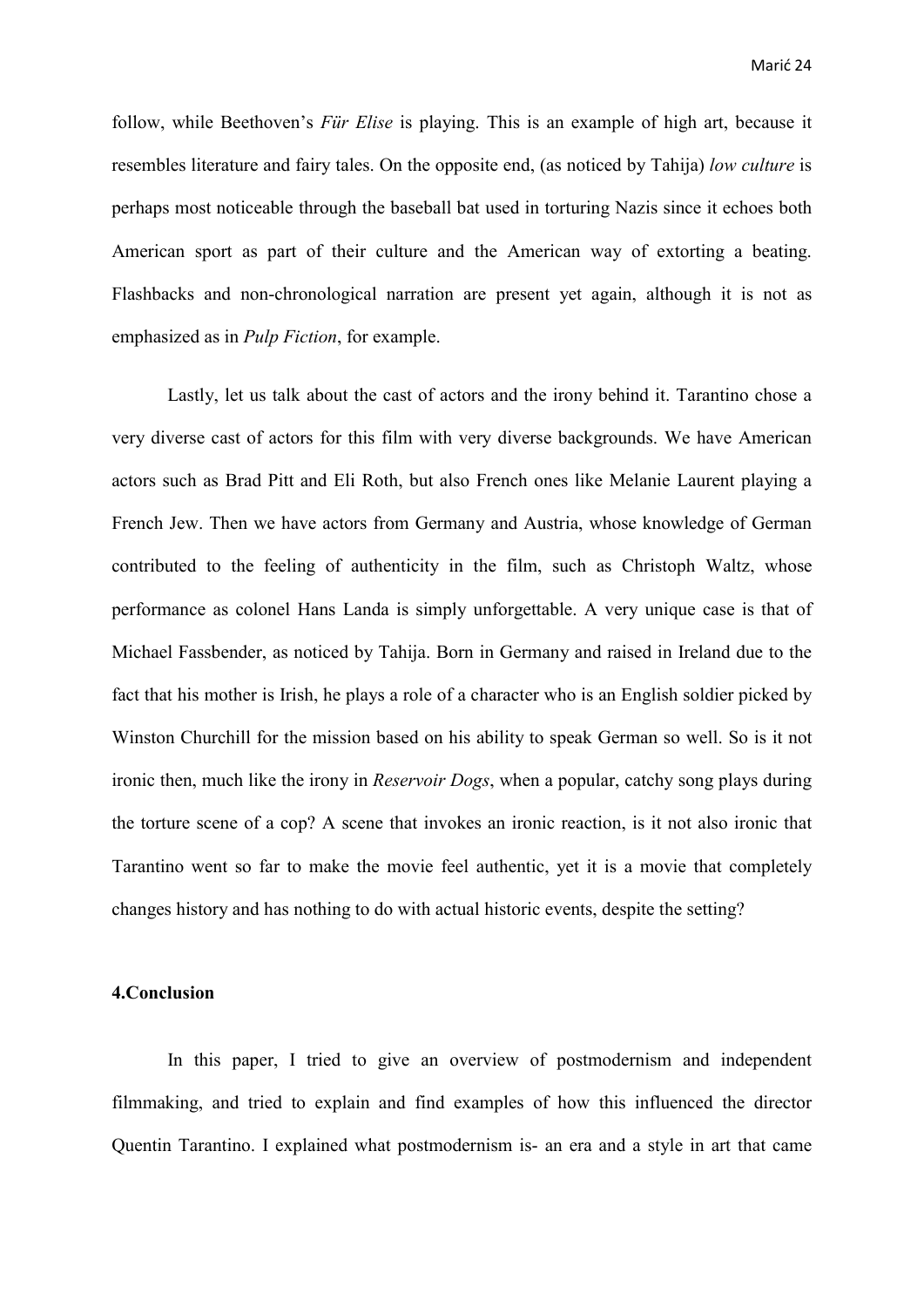after modernism, which tried to do the opposite of what modernism did. Instead of adhering to classical rules, they did the exact opposite. In the case of film, it means going against the classical rules of filmmaking. Some of the examples are: not using the classical narrative structure, not trying to hide the fact that a film is indeed just a film and not reality, references to other works, pastiche, mixing high and low culture and so on. Tarantino is "guilty" of most if not all of these in his films, as I have illustrated in this paper. After analyzing characteristics of postmodern film and finding those in the films made by Tarantino, I would conclude that his films are indeed examples of postmodern films. However, although Jameson said that the original idea is gone- everything has already been thought about and made, and the era of postmodernism is one that has no originality, I believe this is not the case with Tarantino. The way he uses old styles and mixes them together is quite unique. What distinguishes him as a director is how he, by mixing old styles and genres, creates creative, unique films.

 The major characteristics of his films are extreme violence and an interesting use of music for his films. Despite being often criticized for violence, he does not believe it to be harmful. Real life violence is horrible, but in a movie it is (or can be) entertaining. It is not harmful because it is fictional and not real. The type of over-the-top violence that Tarantino displays in his films is often called ultraviolence, and it is a trend that he started in Hollywood. However, although violence is used to entertain in his films, he also said that it had a different purpose at times (to give Jews the satisfaction of revenge in *Inglorious Basterds* and to show the brutality of slavery in *Django Unchained*, for example). The music in his films is used in an interesting way. It serves the usual purposes that it does in other films ( to quote Lisa Coulthard (2009) once again: "guiding viewer response, cuing narrative significance, encouraging and shaping affective and identificatory engagement, providing rhythm and temporal and spatial unity, and tying music to characters' thoughts and actions").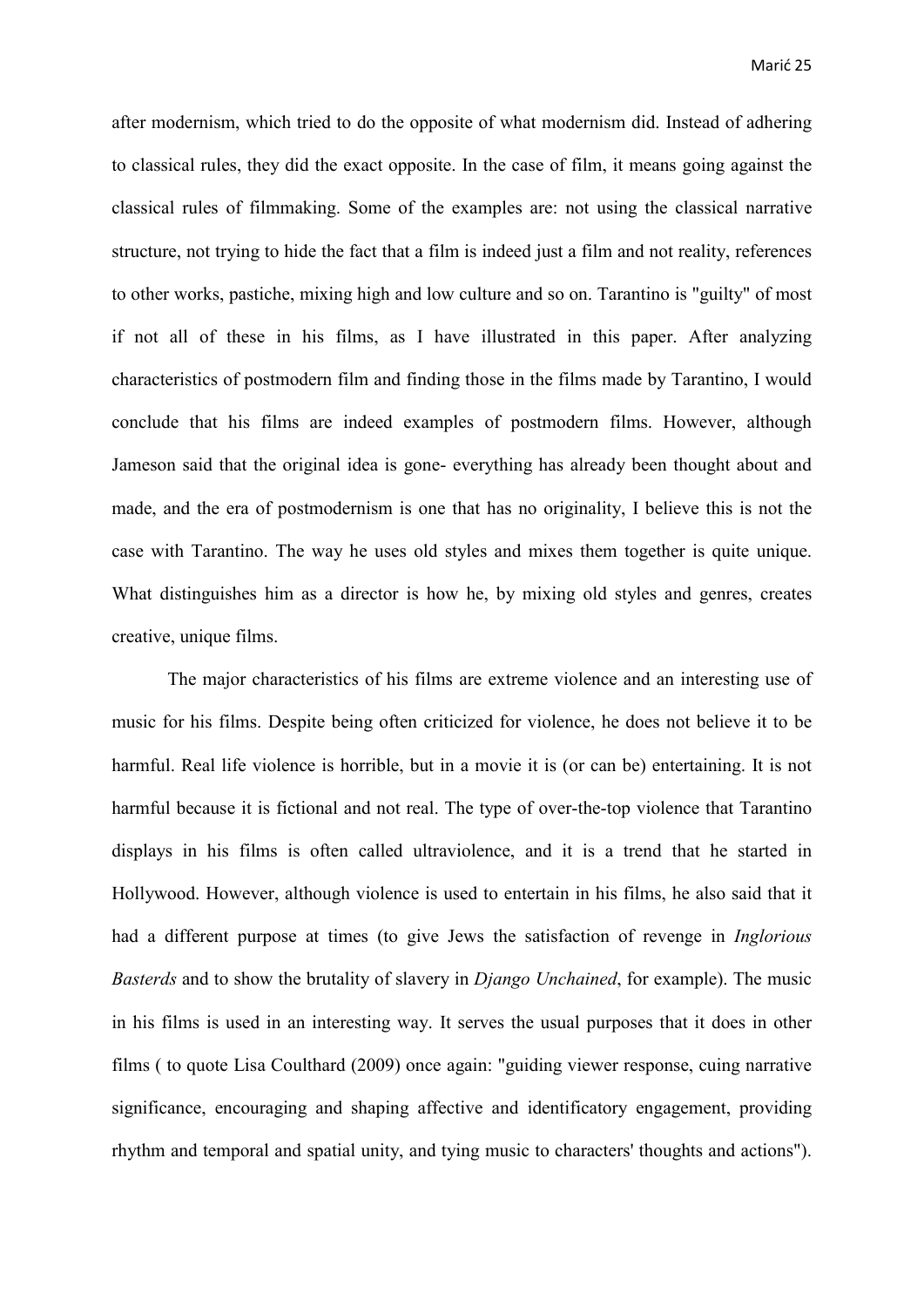What stands out is his pairing of music to a particular scene where it doesn't belong by classical standards, such as pairing a catchy pop song with a scene of extreme violence in *Reservoir Dogs.*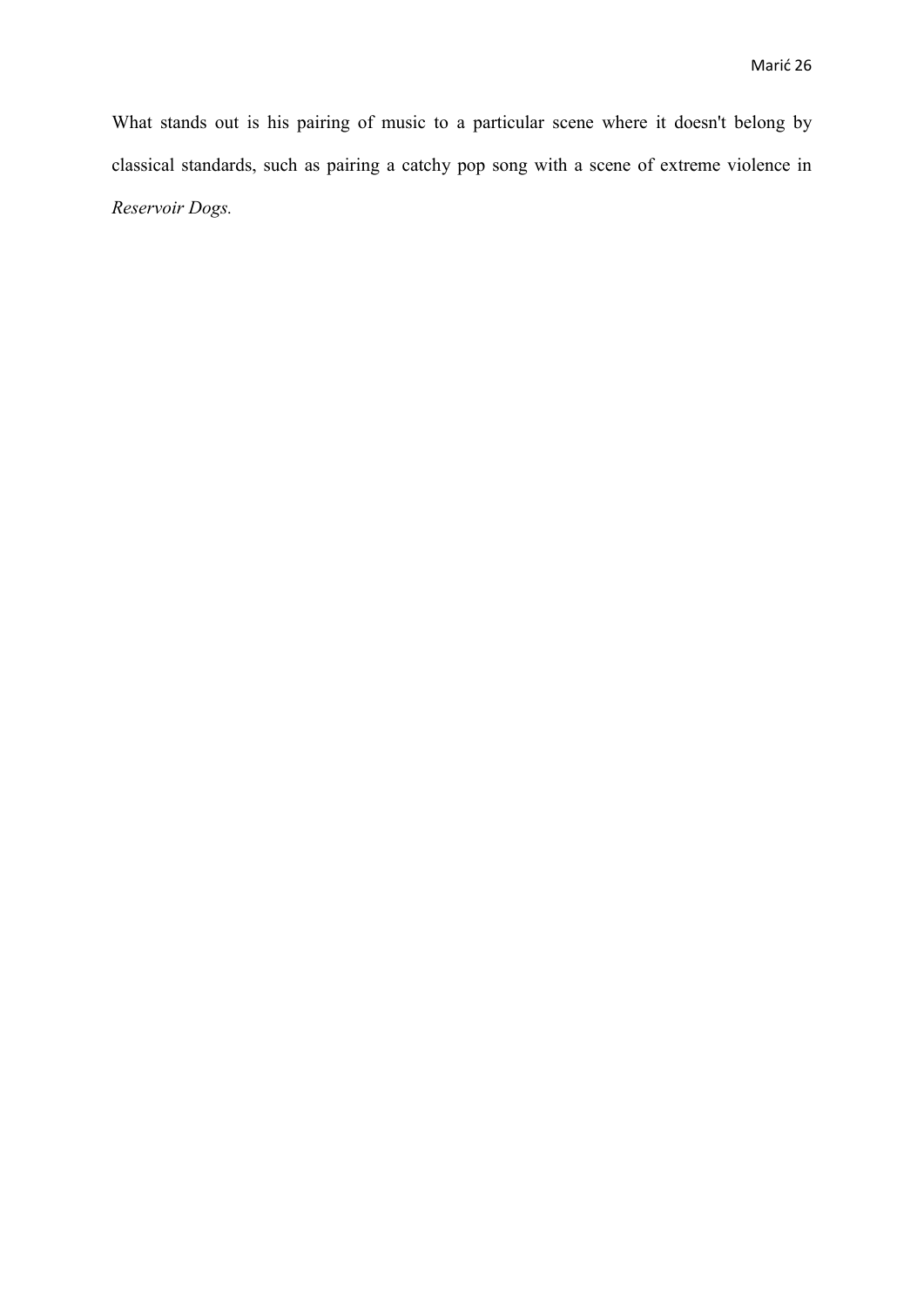### **5. References**

1. Bordwell, David and Thompson, Kristin. *FILM ART: An Introduction*. McGraw-Hill, 2001.

2. Clarkson, Wensley. *Quentin Tarantino: Pucanj s boka*. Zagreb: Celeber. 1997.

3. Coulthard, Lisa. "Torture Tunes: Tarantino, Popular Music, and New Hollywood Ultraviolence." *Music and the Moving Image* 2.2 (2009): 1-6.

4. Elliot, Anthony; Ray, Larry. "Key Contemporary Social Theorists" Oxford, Blackwell Publishers. 2002.

5. Greene, Richard; Mohammad, K. Silem. *Quentin Tarantino and Philosophy*. Illinois: Open Court Publishing Company. 2007.

6. Hicks, Stephen. "Why Art Became Ugly." The Atlas Society: Objectivism in Life and Thought. Sep 2004.

7. Hoffman, Louis; Stewert, Sharon; Warren, Denise; Meek, Lisa. "Toward a Sustainable Myth of Self: An Existential Response to the Postmodern Condition." *Journal of Humanistic Psychology.* (2008): 1-39.

8. Holm, D.K. *Quentin Tarantino*. Harpenden: Pocket Essentials. 2004.

9. Page, Edwin. *Quintessential Tarantino*. London: Marion Boyars. 2005.

10. Tahija, Ana-Marija. "Features of Postmodern Cinema in Quentin Tarantino's Films" Diplomski rad. Mentor: Doc. dr. sc. Rajko Petković. Zadar, 2015.

11.Wucher, Joshua. "Let's Get Into Character: Role-Playing in Quentin Tarantino's Postmodern Sandbox" *The Journal of Popular Cultu*re, Vol. 48, No. 6, 2015

#### **Web**

12. Billson, Anne. "*Reservoir Dogs*, Review: 'Raw and Exciting'." The Telegraph. http://www.telegraph.co.uk/culture/film/filmreviews/11311308/Reservoir-Dogs-review-rawand-exciting.html (26th June 2017)

13. dictionary.com http://www.dictionary.com/ (3rd September 2016)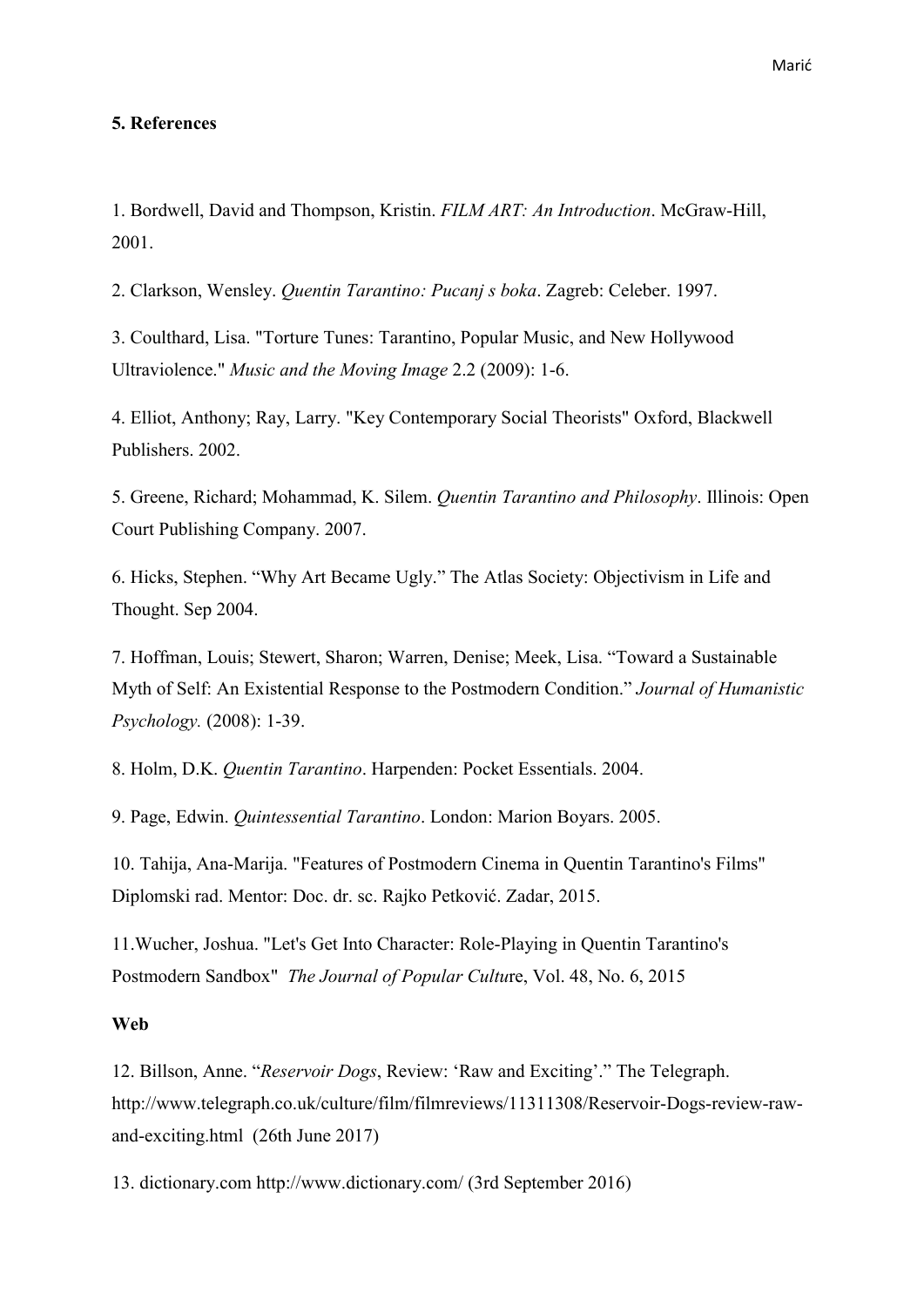14. Duignan, Brian. *Postmodernism*. Encyclopaedia Britannica. 2014. https://www.britannica.com/topic/postmodernism-philosophy (8th July 2017)

15. Irvine, Martin. "Postmodernism: The Po-Mo Node." Georgetown University. http://faculty.georgetown.edu/irvinem/theory/pomo.html (14th June 2017)

16. Oxford Dictionary http://www.oxforddictionaries.com/ (3rd September 2016)

17.postmodern blog http://postmodernblog.tumblr.com/post/106532710/a-list-of-postmoderncharacteristics (3rd September 2016)

18. postmodern media http://postmodernmedia1.blogspot.hr/2012/03/identifying-postmodernfilms.html (3rd September 2016)

19. Zuckerman; Esther. "Everything Quentin Tarantino Really Thinks About Violence and the Movies". Thewire.com. 2013. https://www.theatlantic.com/entertainment/archive/2013/01/quentin-tarantino-violence-

quotes/319586/ (14th June 2017)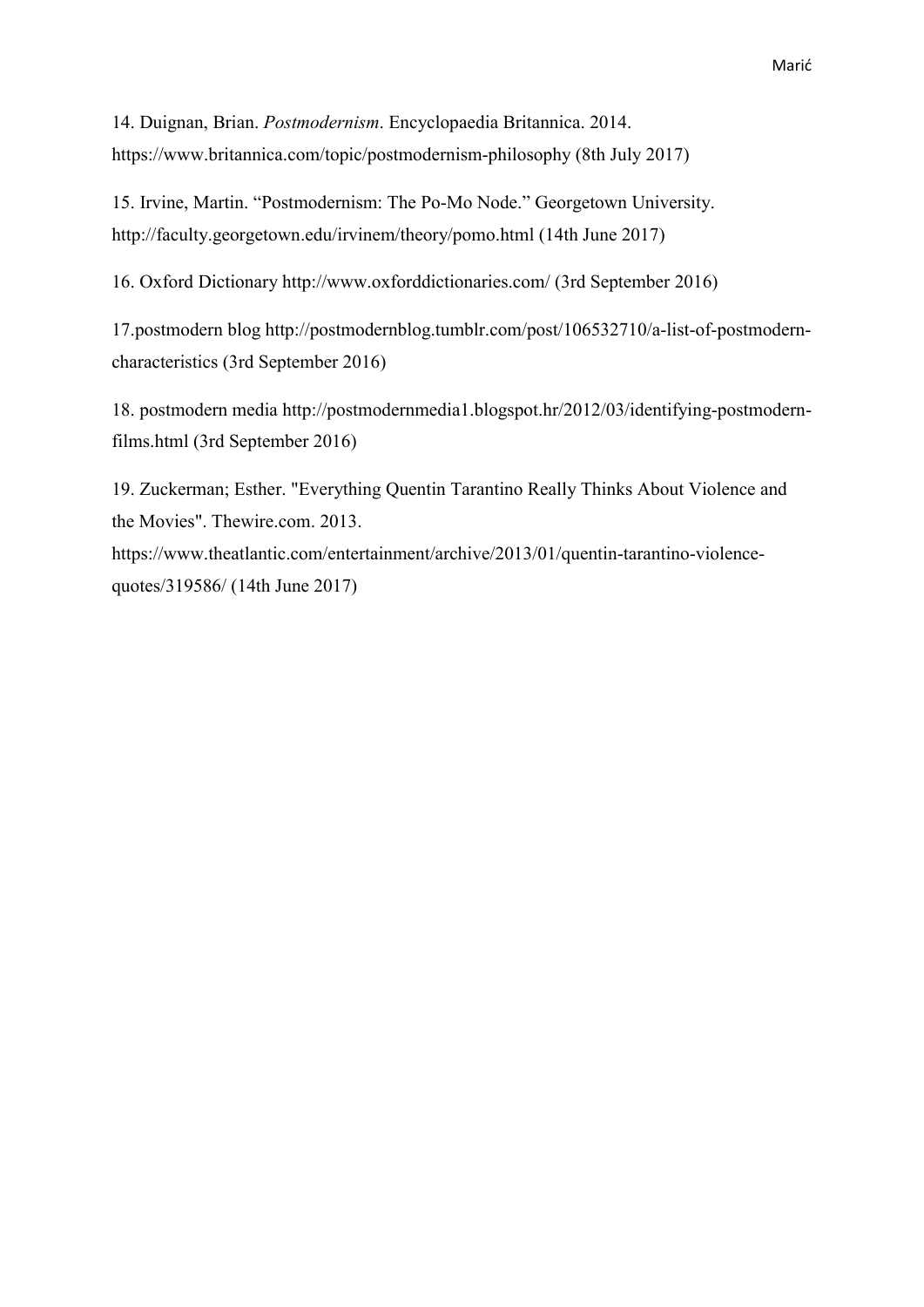#### **Abstract**

#### Characteristics of Quentin Tarantino's Style

 In this paper, we took a closer look at the director Quentin Tarantino and his films. The goal of this paper was to determine the characteristics of his style of filmmaking, what makes his movies different from most mainstream Hollywood productions. By analyzing his films and literature written by various authors, we have determined that Tarantino's style was largely influenced by the fact that he is an independent director, and that his films have many characteristics of postmodern art. Then, we have determined various things that characterize a postmodern film, and found examples of them in films made by Tarantino.

Key words: Tarantino, postmodernism, independent film